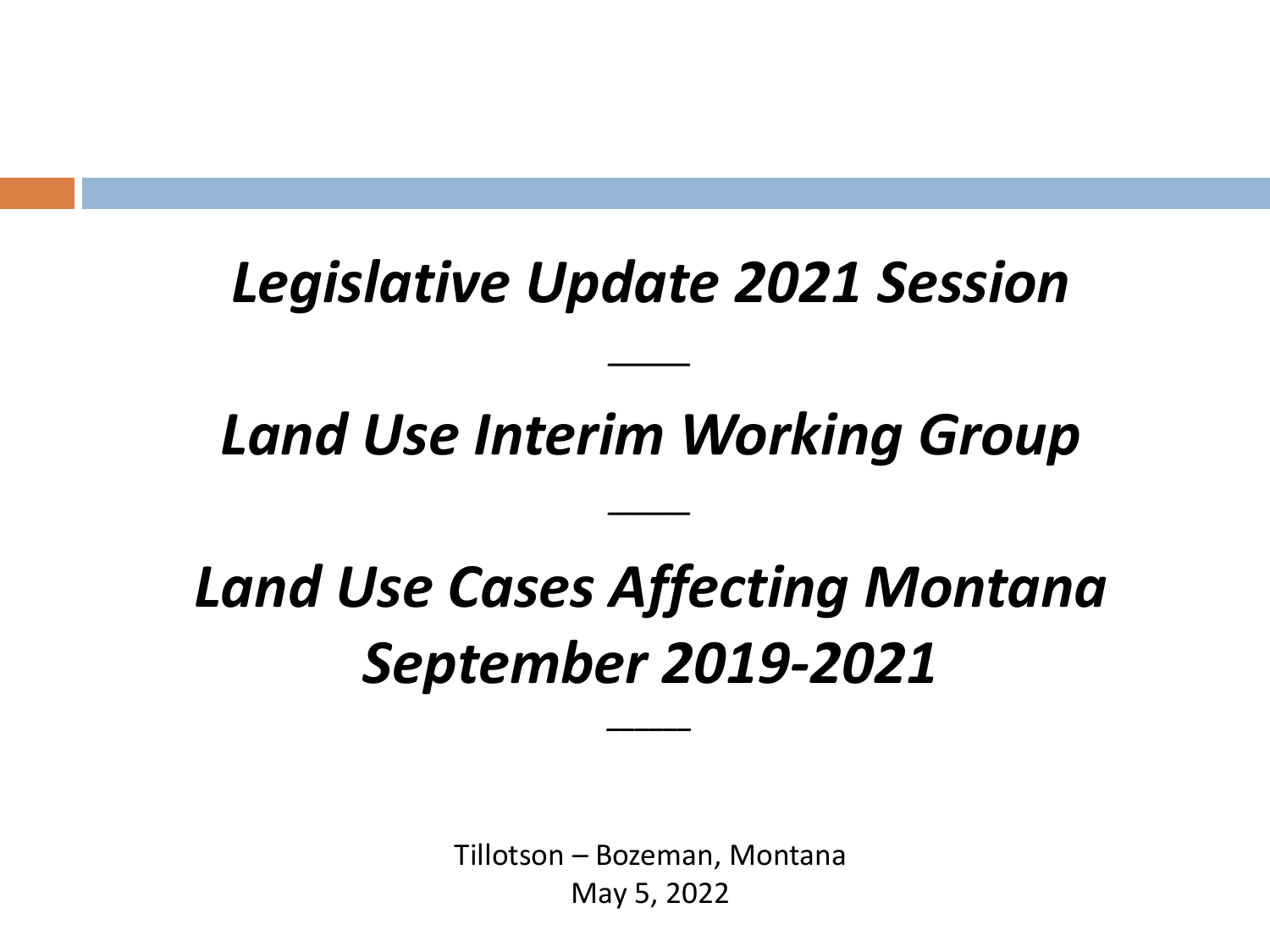### **Legislative Update – 2021 Session**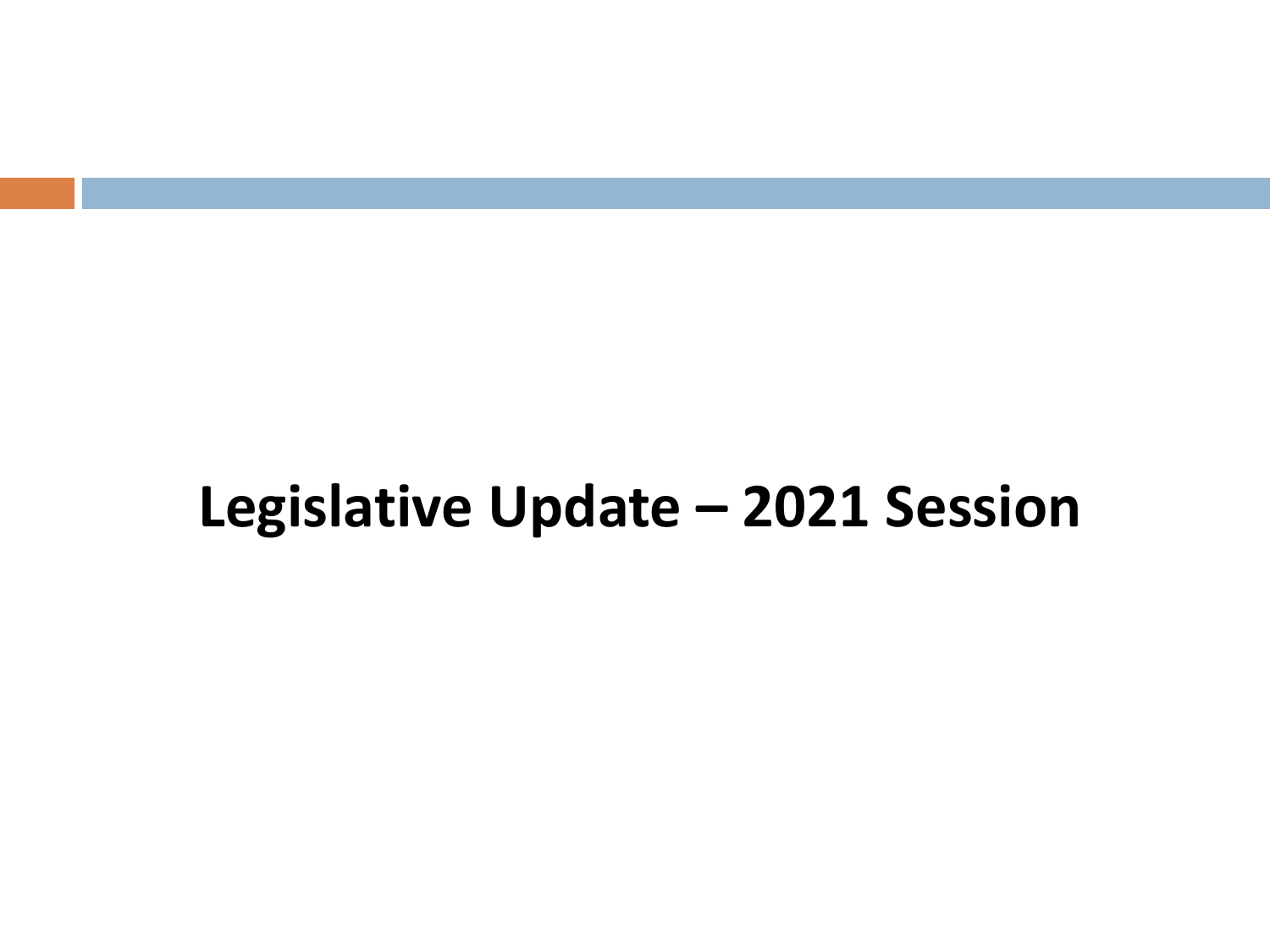# **HB 259**

- $\Box$  Prohibits inclusionary housing requirements (fees, property dedication, deed restriction) in Part 1, Part 2, and municipal zoning or subdivision review. Annexation?
- □ Effective April 19, 2021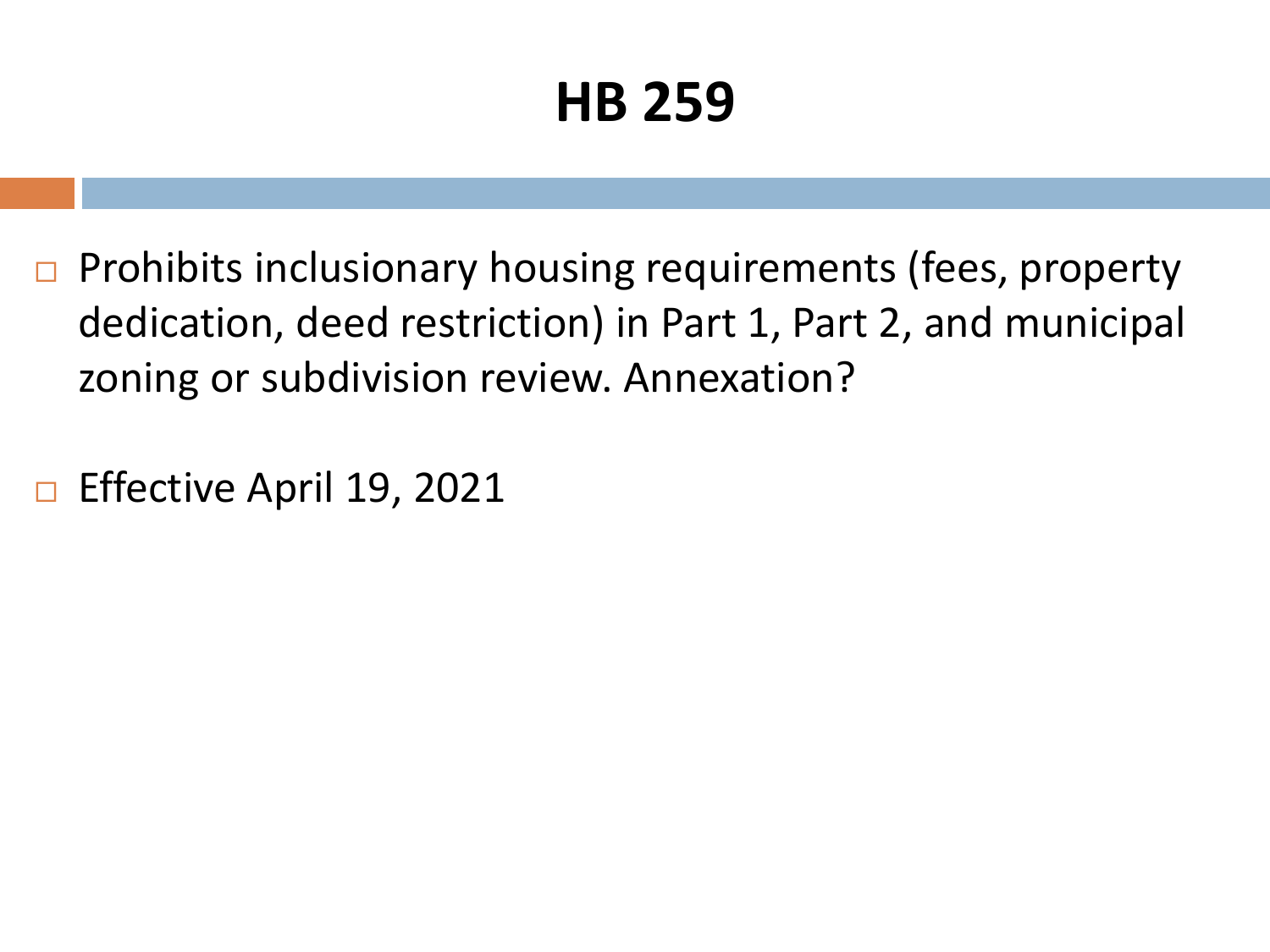### **HB 450**

- **□ Limits court-ordered division exemption (Section 76-3-**201(1)(a), MCA) to the creation of four or fewer new lots
- $\Box$  Does statute limit judicial authority over partition of property?
- Effective October 1, 2021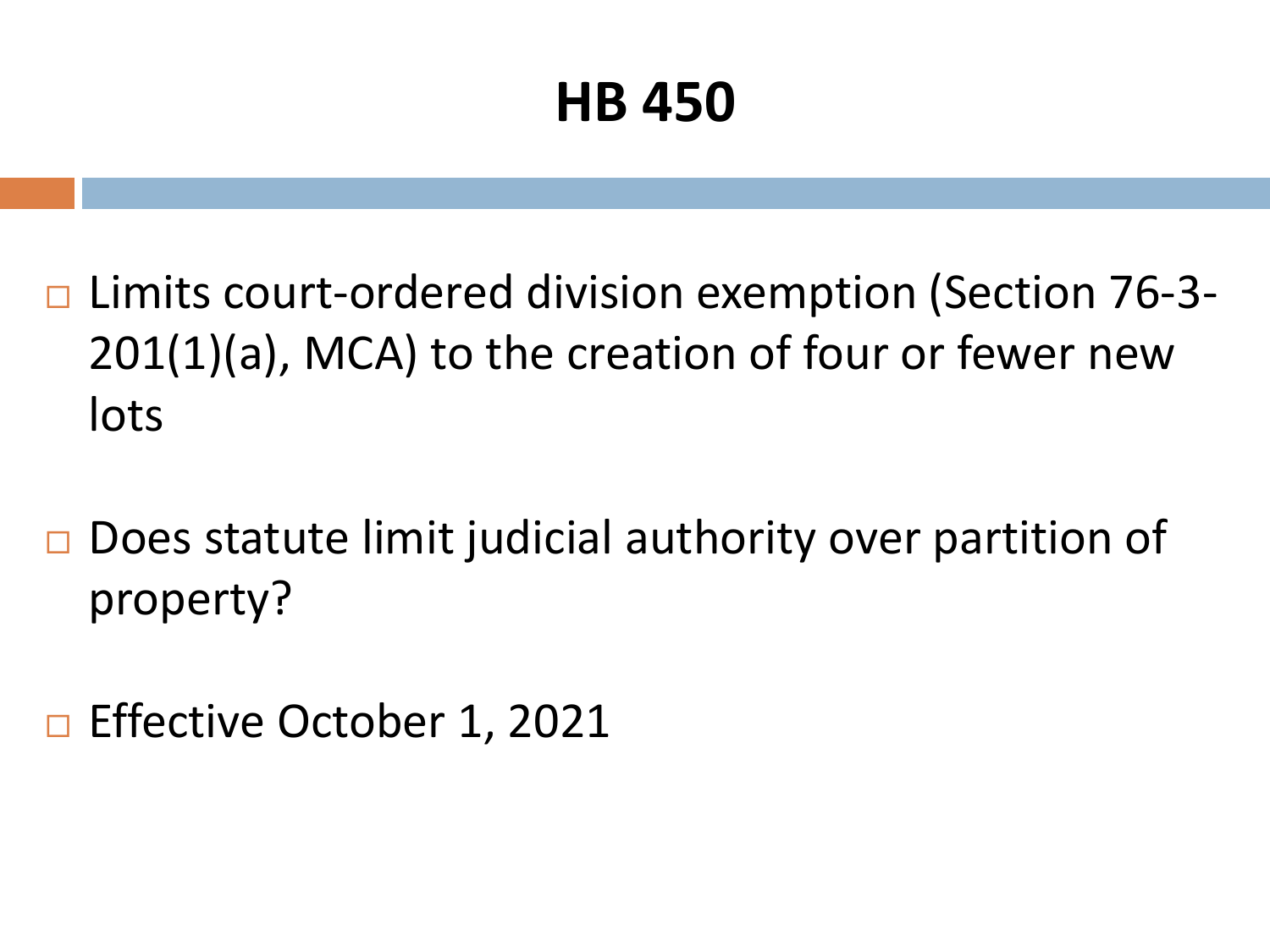### **HB 496**

- $\Box$  Section 76-2-402, MCA ("402" hearings) now silent as to power of Board of Adjustment to deny the proposed use
- $\Box$  Memo from Nugent gives some history
- □ Effective October 1, 2021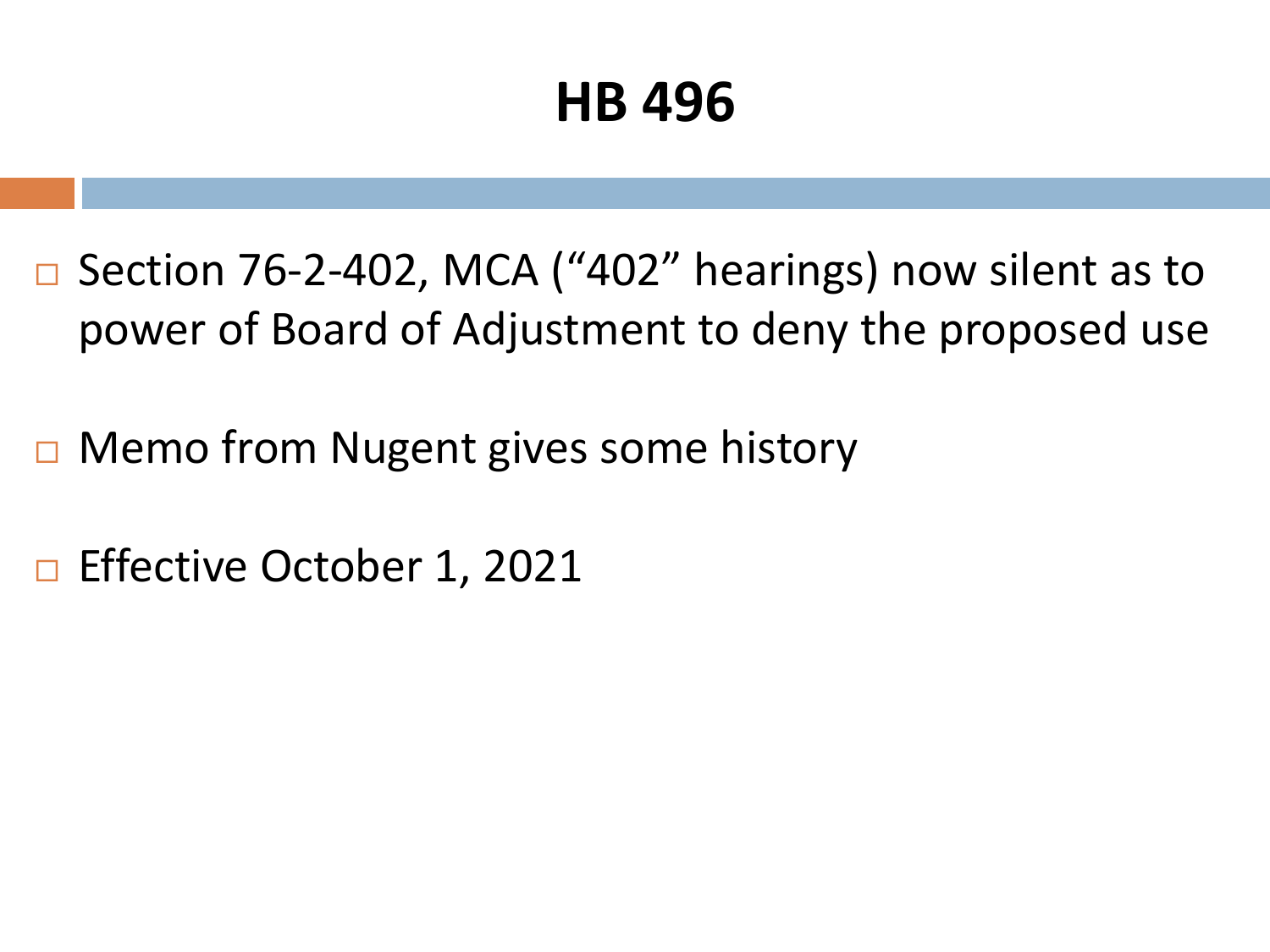# **SB 174**

- Governing body must review the "specific, documentable, and clearly defined impact on…" the 608(3)(a) criteria
- $\Box$  Each condition required must identify a "specific, documentable, and clearly defined purpose or objective related to the primary criteria that forms the basis for the condition."

Does your jurisdiction follow *Nollan/Dolan*?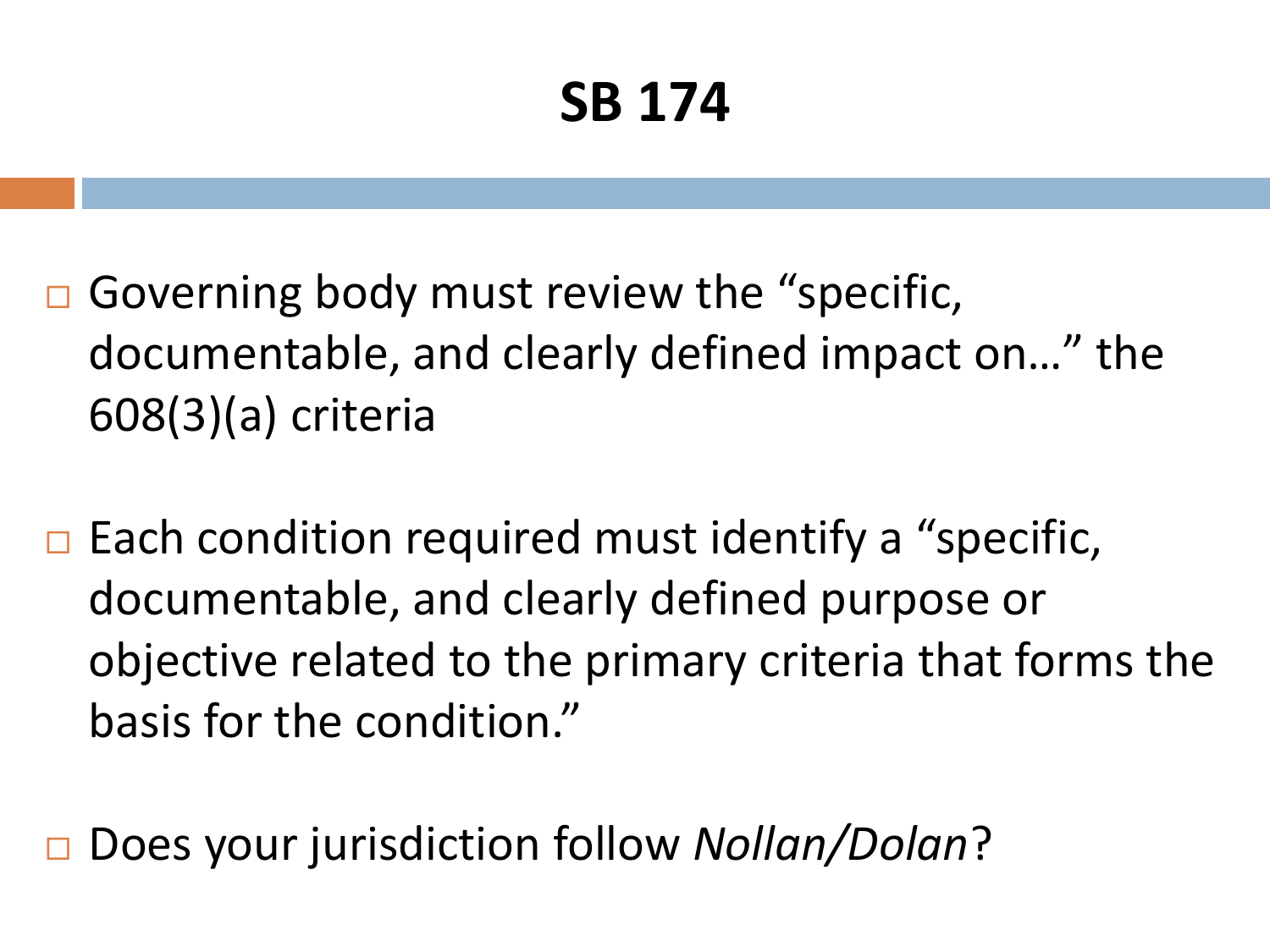### **SB 174, cont.**

- Governing body does not have approval authority of governing documents unless they directly or materially impact a condition of approval
- New language: "If a local government has historically interpreted and enforced or chosen not to enforce a condition of subdivision approval to the benefit of a parcel owner, the local government may not undertake a different interpretation or enforcement action against a similarly situated parcel owner in the same subdivision."
- Effective April 30, 2021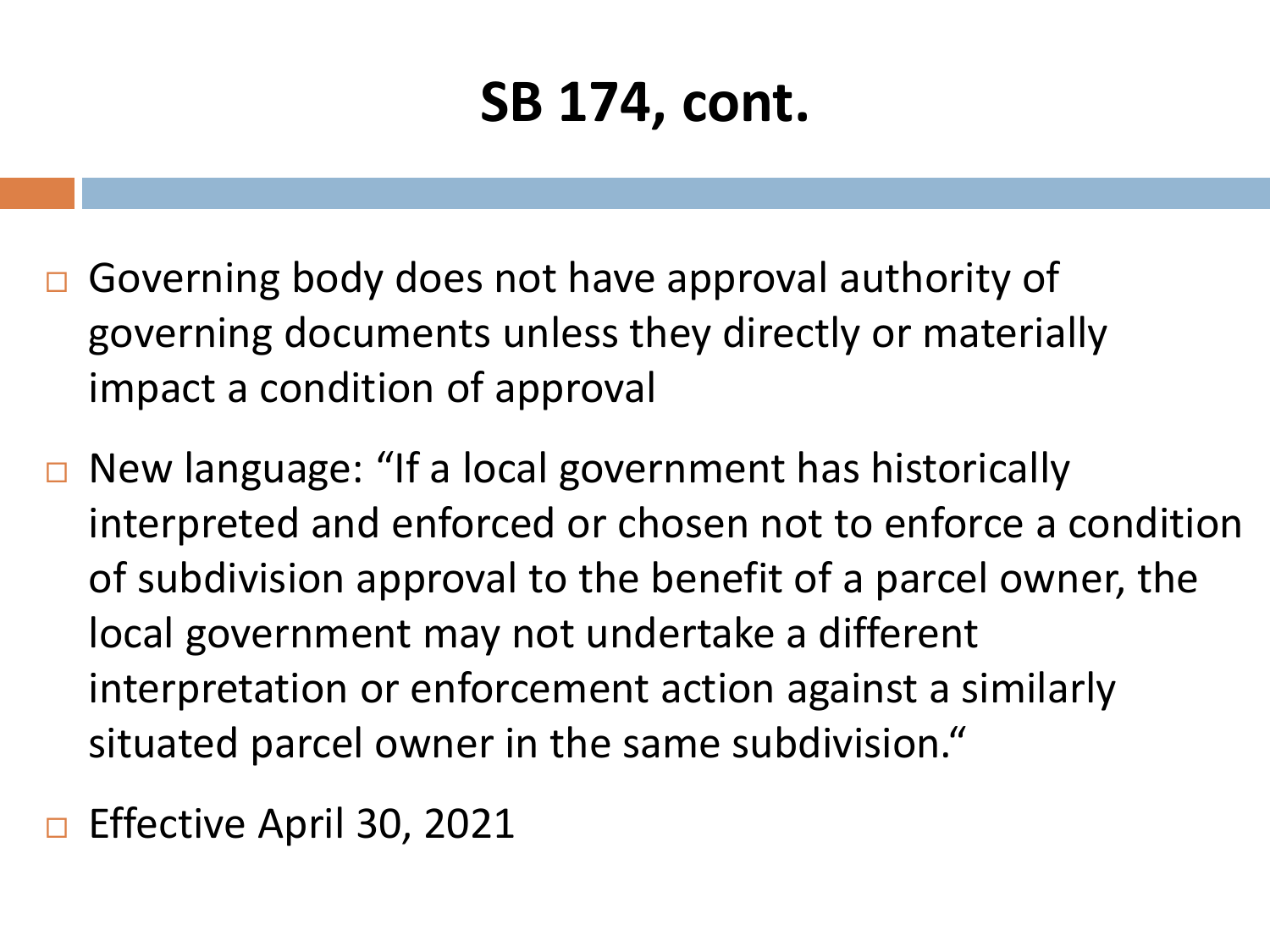# **SB 211**

- Prohibits local government from considering whether proposed subdivision will result in a loss of agricultural soils
- $\Box$  Prohibits local government from requiring a set-aside of land or a monetary contribution for loss of agricultural soils
- $\Box$  Applies to subdivision applications submitted on or after July 1, 2021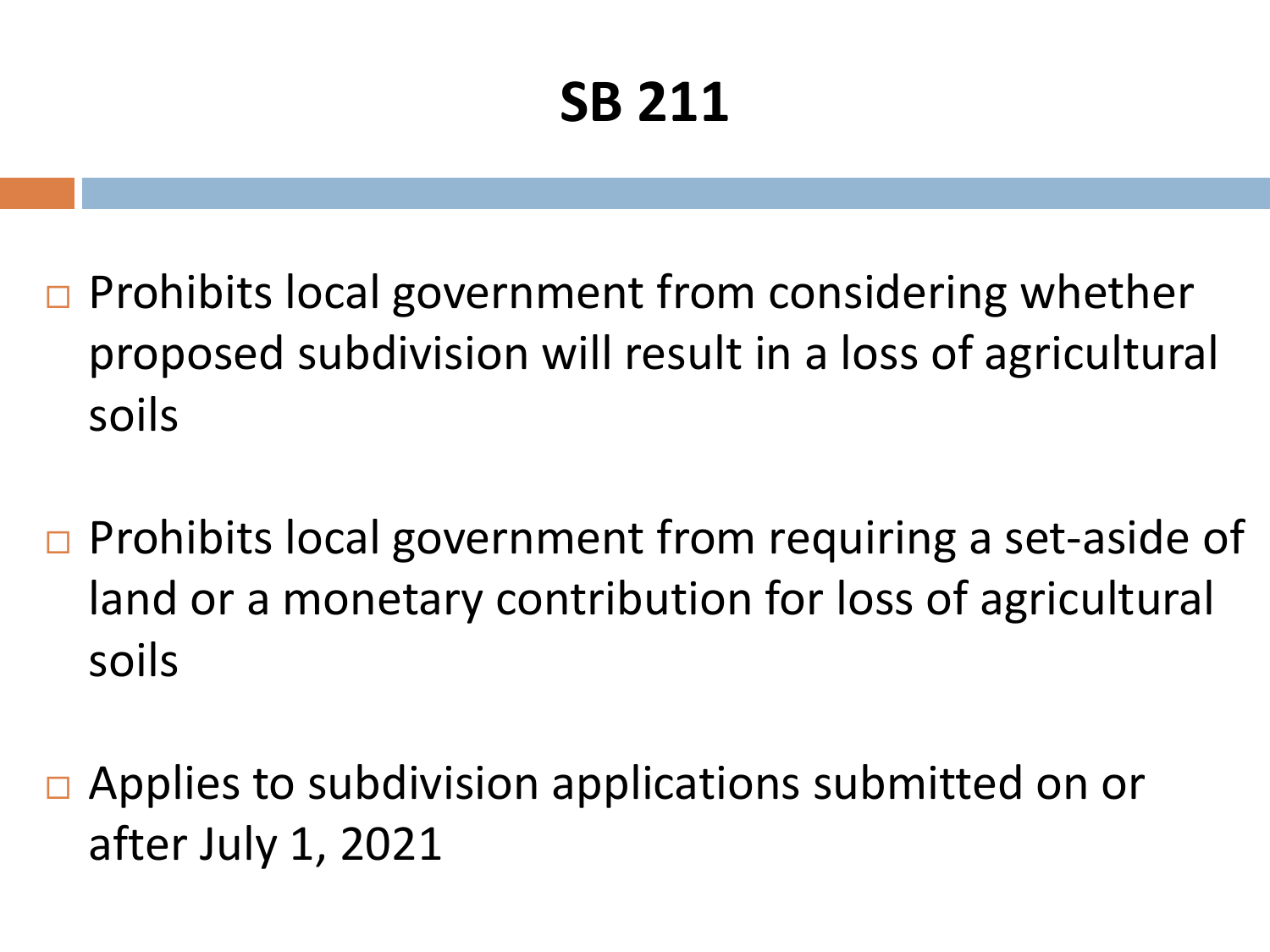# **SB 161**

- Expedited subdivision review available at applicant's request
- $\Box$  Available where municipal zoning (or within county water and sewer districts with County consent)
- $\Box$  Proposed plat must comply with all applicable zoning and subdivision regulations and standards with no variances or other deviations
- $\Box$  Must provide for onsite development or extension of public infrastructure
- $\Box$  Exempt from environmental assessment and review/compliance with 608(3)(a) criteria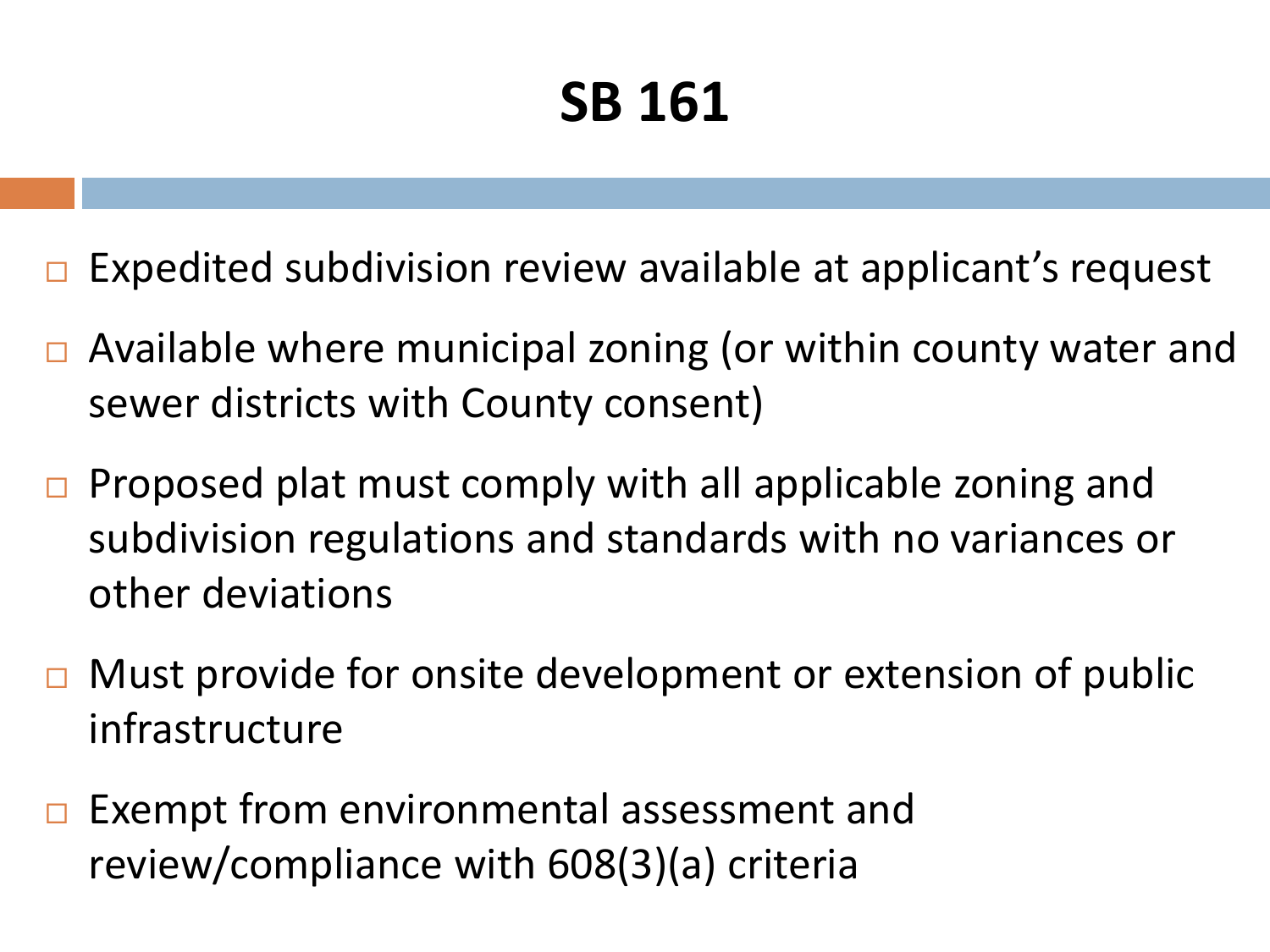### **SB 161, cont.**

- Hearing within 35 workings days of sufficiency determination – may delegate hearing to reviewing agent or agency
- At least 15 days notice by publication
- May condition for compliance with approved application and sanitation approval
- Must comply with other statutory subdivision requirements
- Cannot adopt regulations to restrict use of SB 161
- Effective October 1, 2021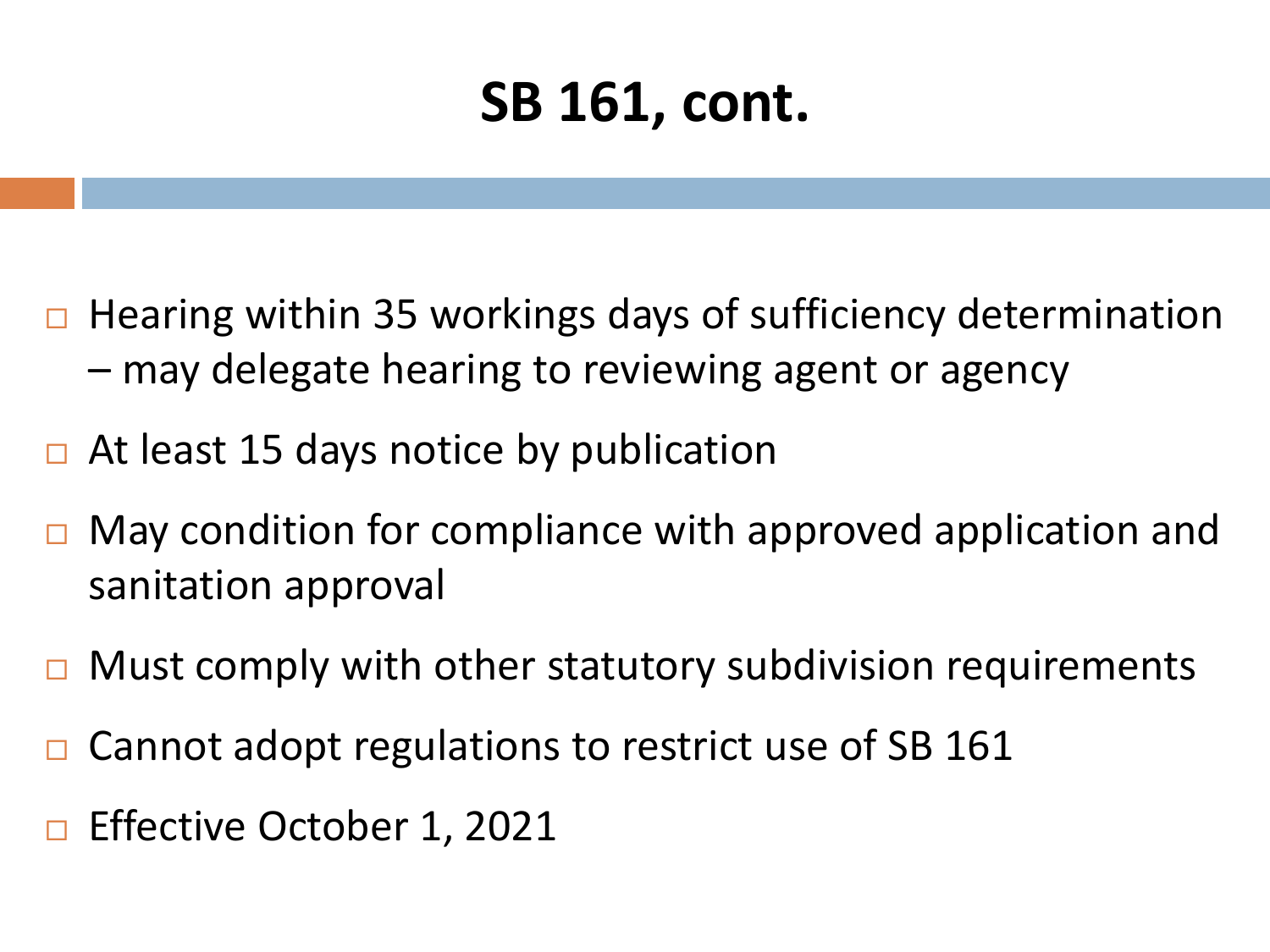### **Others**

- $\Box$  HB 498 prohibits Part 1 zoning from preventing the complete use, development, or recovery of minerals, oil, or gas
- $\Box$  HB 527 draft regulations for Part 1 zoning must be submitted with petition; final regulations must be similar to draft
- $\Box$  HB 599 county may not condition sand and gravel operation on Part 2 zoning unless zoning in effect prior to DEQ application.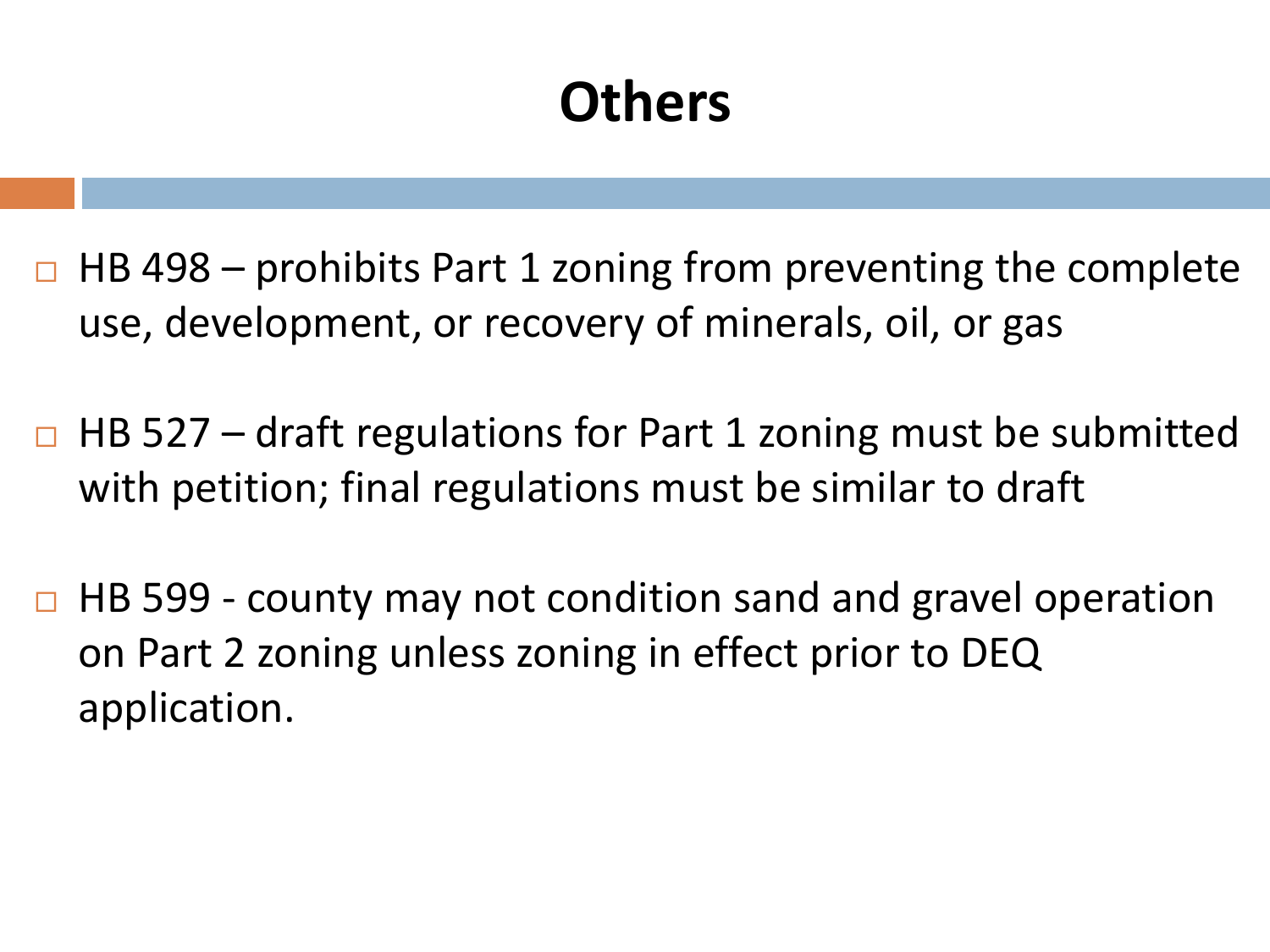### **Others**

- □ SB 135 Part 2 zoning appeals from Board of Adjustment to County Commission are *de novo*
- $\Box$  SB 294 Part 2 zoning protest provisions struck (finally) **□** Referendum process created to terminate Part 2 zoning **D** Minimum lot sizes prohibited outside 3 miles of municipality
	- unless consistent with densities and lot sizes on land use map in growth policy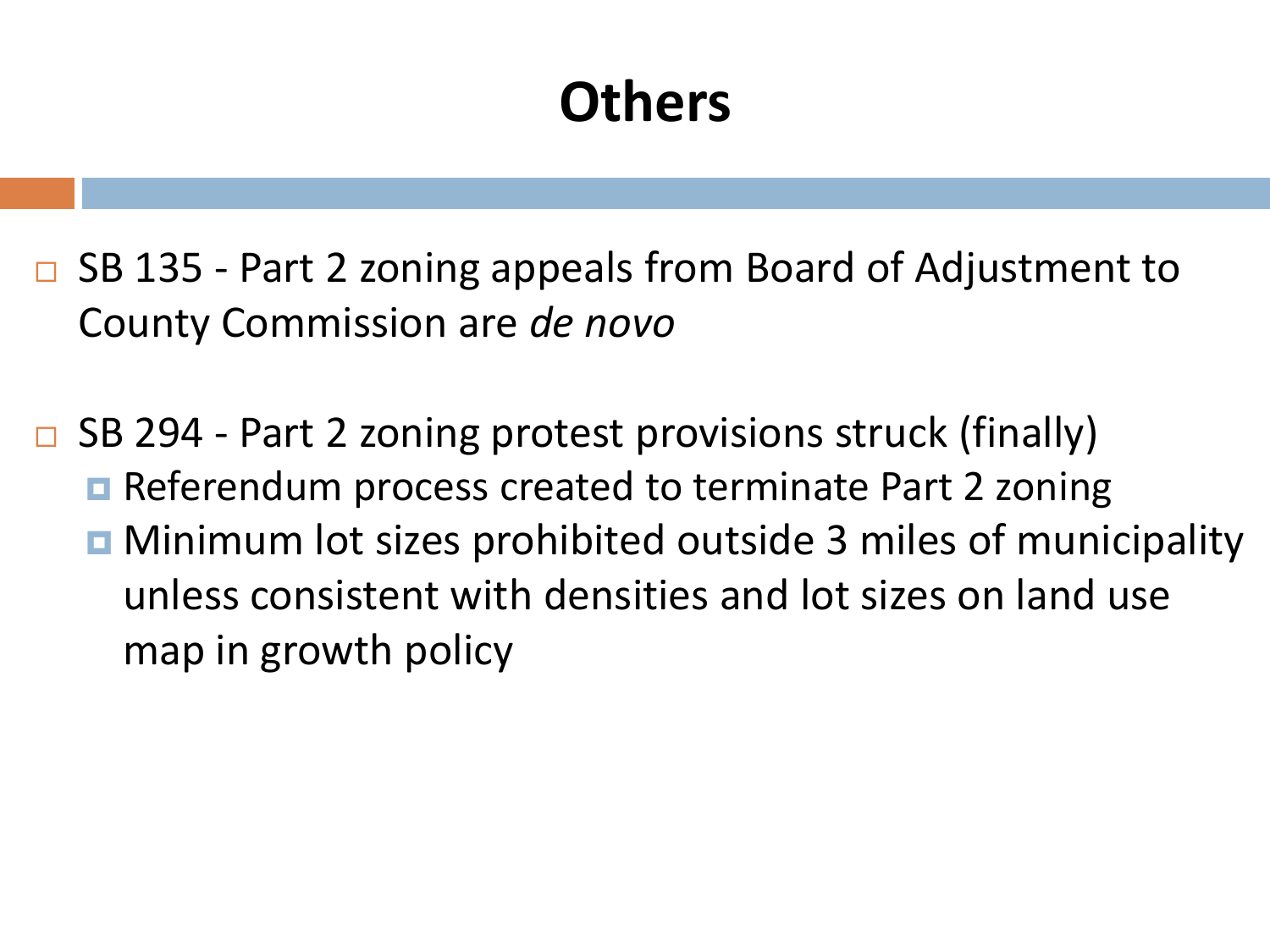- MAP
- $\Box$  MLCT Bozeman, Billings
- MACo Gallatin, Missoula
- D MARLS
- MAR
- MBIA
- Private sector consulting WGM Group
- $\Box$  Legislators Missoula, Polson, Whitefish, Billings, Montana City, Townsend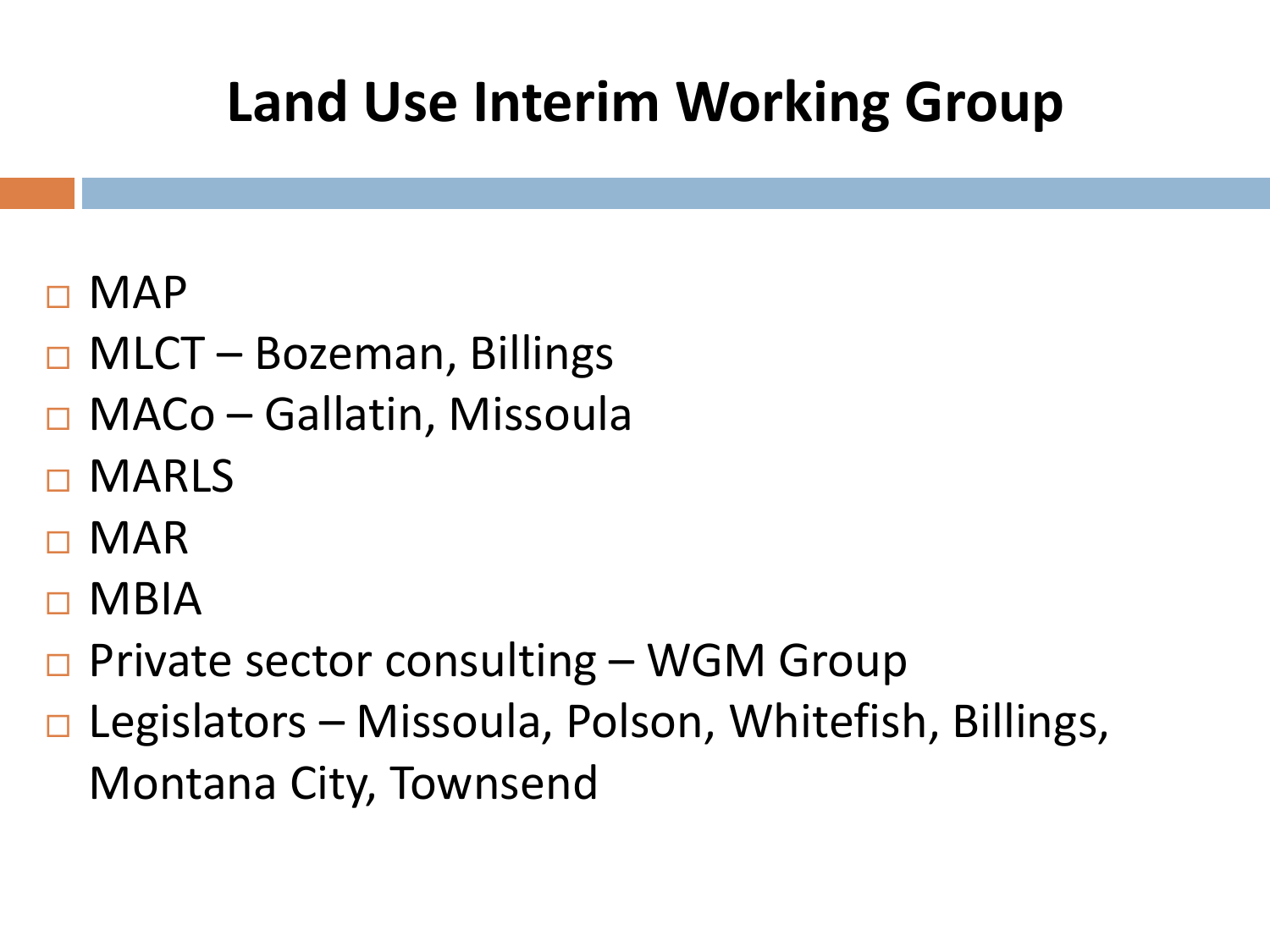- Began meeting summer of 2019 MAP reached out to other stakeholders to build bridges and discuss major issues with statutes
- $\Box$  Existing statutes originally adopted 1940s, based on federal models from 1920s – Euclidean zoning, urban redevelopment. *Color of Law* by Richard Rothstein
- Most states have already modernized their statutes
- $\Box$  Montana has traditionally worked backwards in the absence of comprehensive planning and zoning, we use subdivision process to do everything.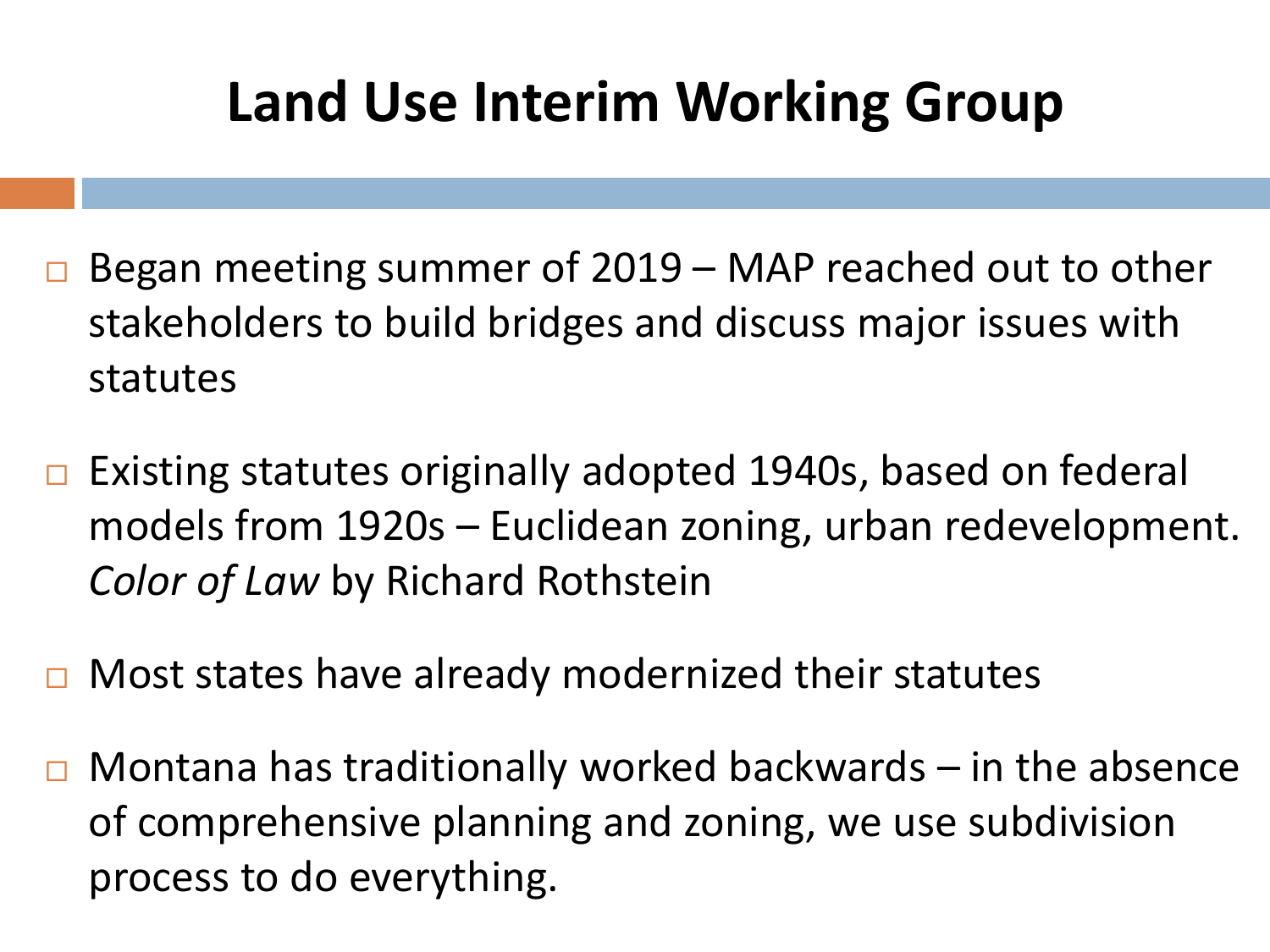# HOUSING CRISIS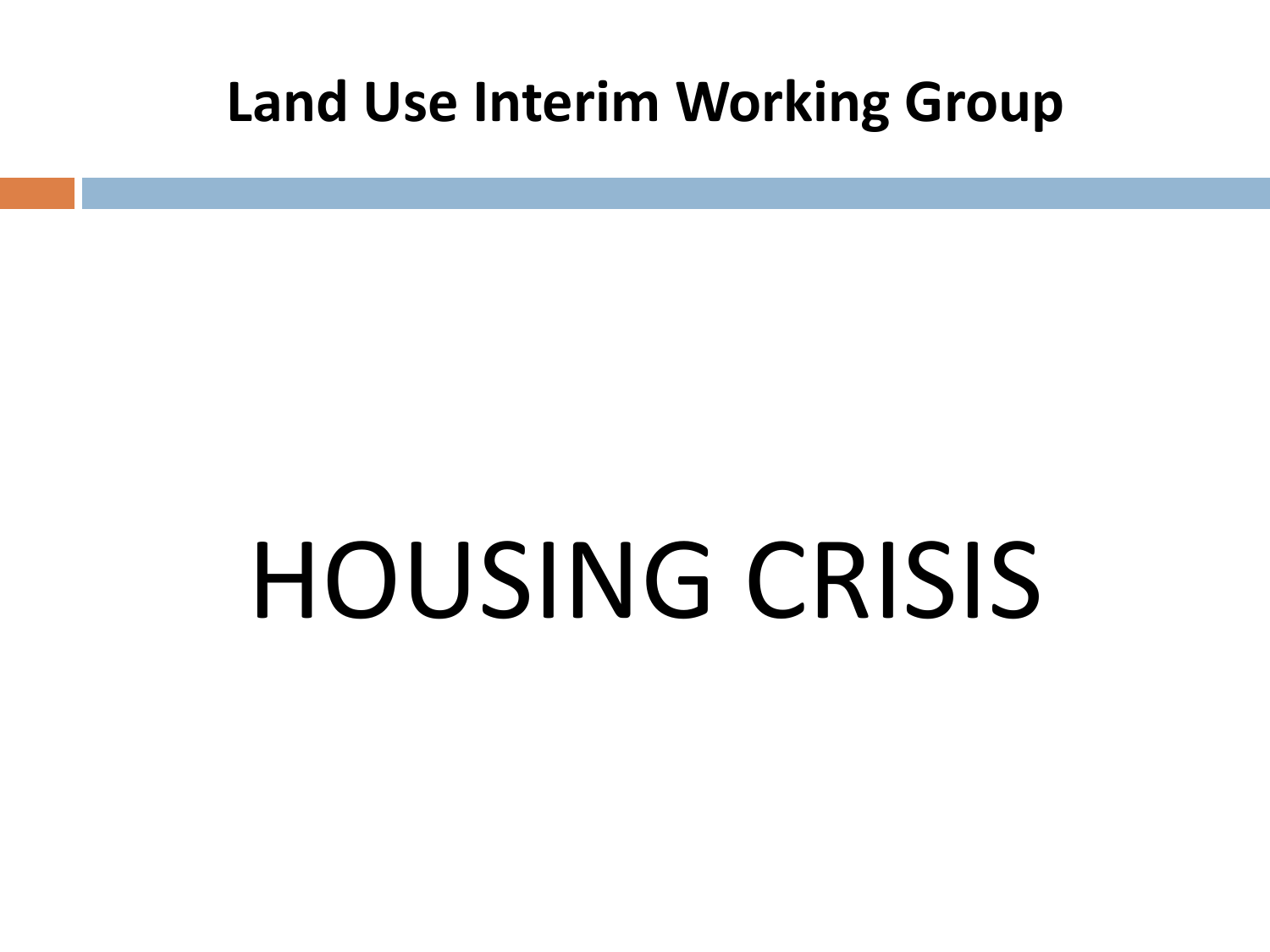- COVID hit and …. SB 161 ….
- 2021 Session
- What's happening nationally
	- $\Box$  California duplexes, lot splits, CC&Rs, oh my!
	- Oregon, Minneapolis, New Hampshire ADU preemption
	- **Housing elements and housing need allocations**
	- **E** Removing standards and requirements  $-$  parking, lot size, lot area, height restrictions
	- **Removing process ministerial reviews, right-sizing lots**
	- $\blacksquare$  Pre-approved plans
	- **Reading NIMBYISM**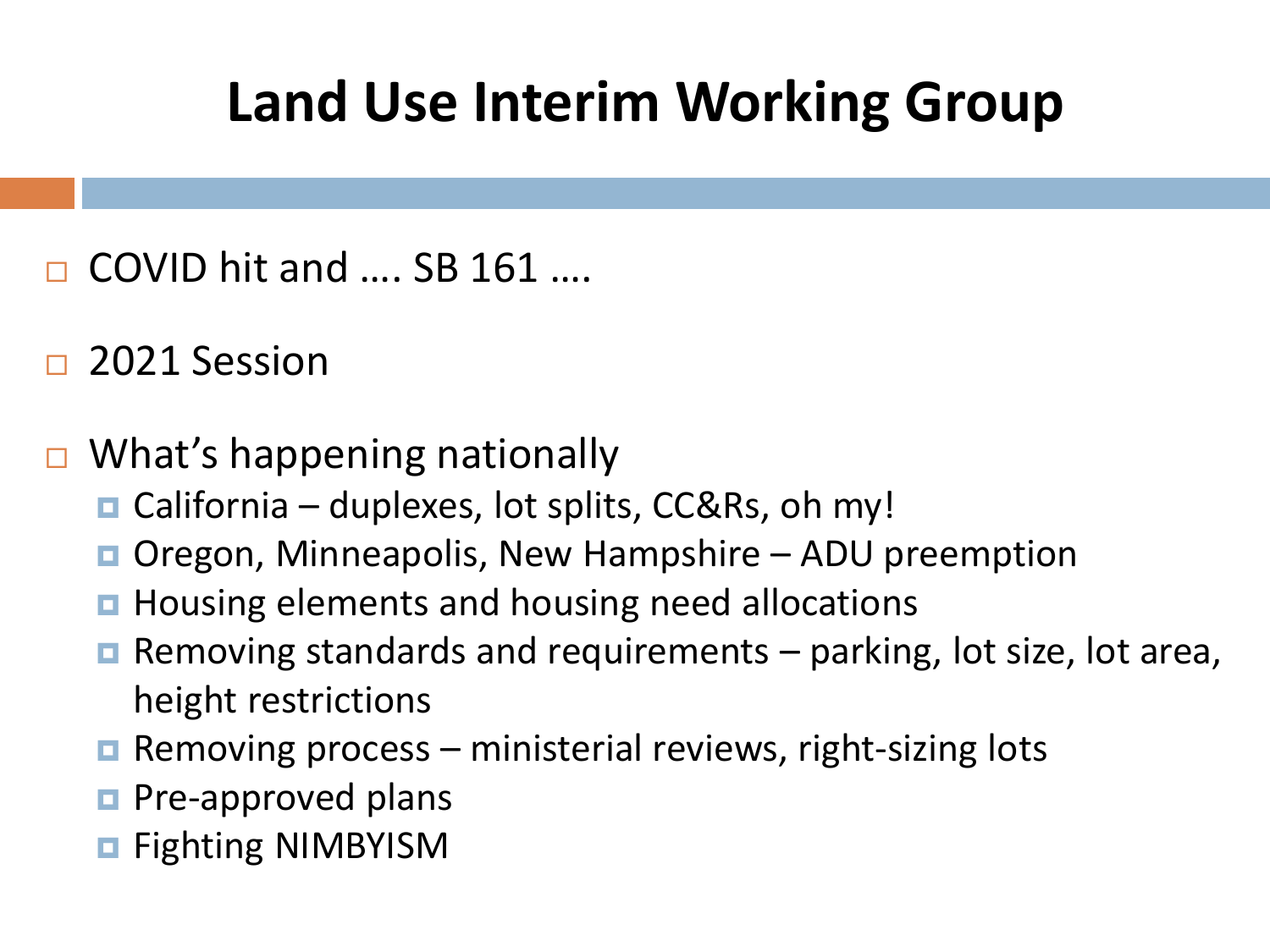- *Vision:* Move site-specific development review through faster and more efficiently, remove duplicative review without losing ability to mitigate impacts
- Build concept of tiering into the statutory process
- Options to deep dive on:
	- 1) All jurisdictions required to do *some level of comprehensive planning*; or
	- 2) Some jurisdictions required to do *some level of comprehensive planning*.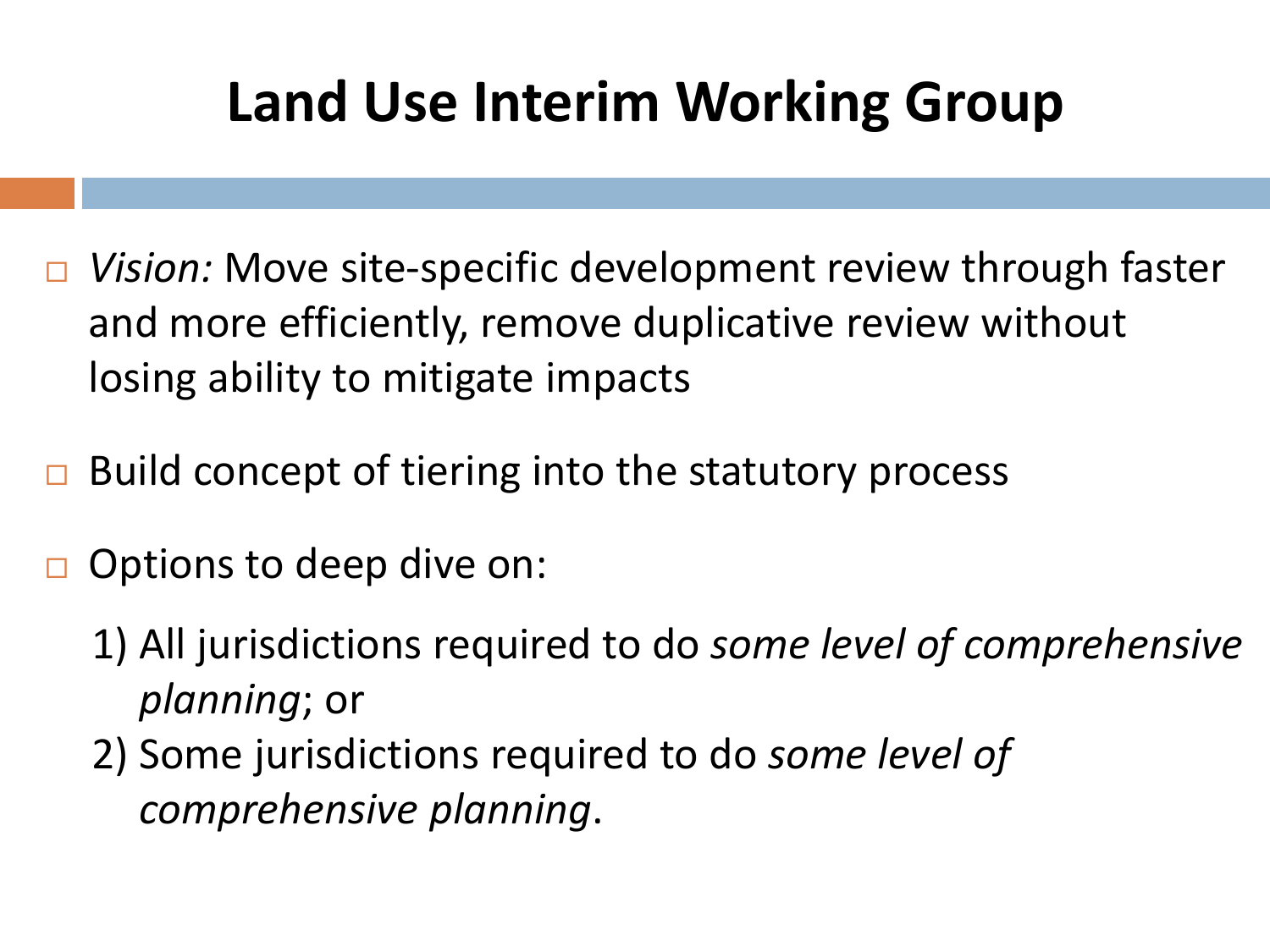- $\Box$  If at least some jurisdictions were required to do some level of comprehensive planning, what would be required?
	- 1. Planning Boards
	- 2. Content
		- i. natural resources and hazards
		- ii. housing and affordability
		- iii. economic development
		- iv. local services and facilities
		- vi. financial feasibility and impact of policy
		- v. land use and future land use map
	- 3. Public Participation
	- 4. Process for Adoption and Amendment
	- 5. Implementation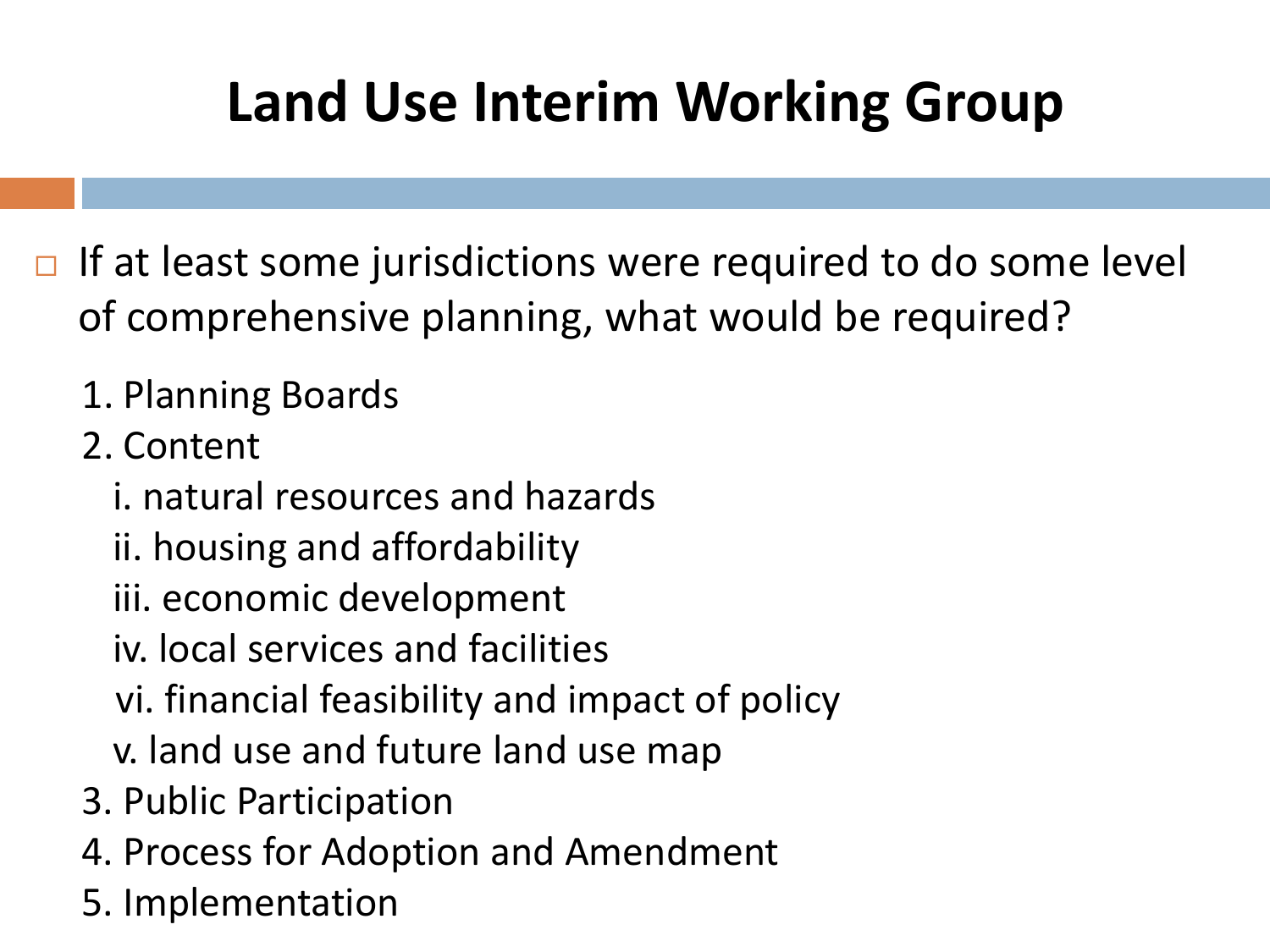- $\Box$  Drafting comprehensive planning sections now
- $\Box$  Next what jurisdictions required to do this planning?
- $\Box$  Zoning follow same process
	- $\blacksquare$  In-depth analysis
	- **Broad and intensive public review**
	- **E** Legislatively enacted conditions and mitigation
- $\Box$  Subdivision narrow and specific review, limited public participation, limited opportunity for challenge.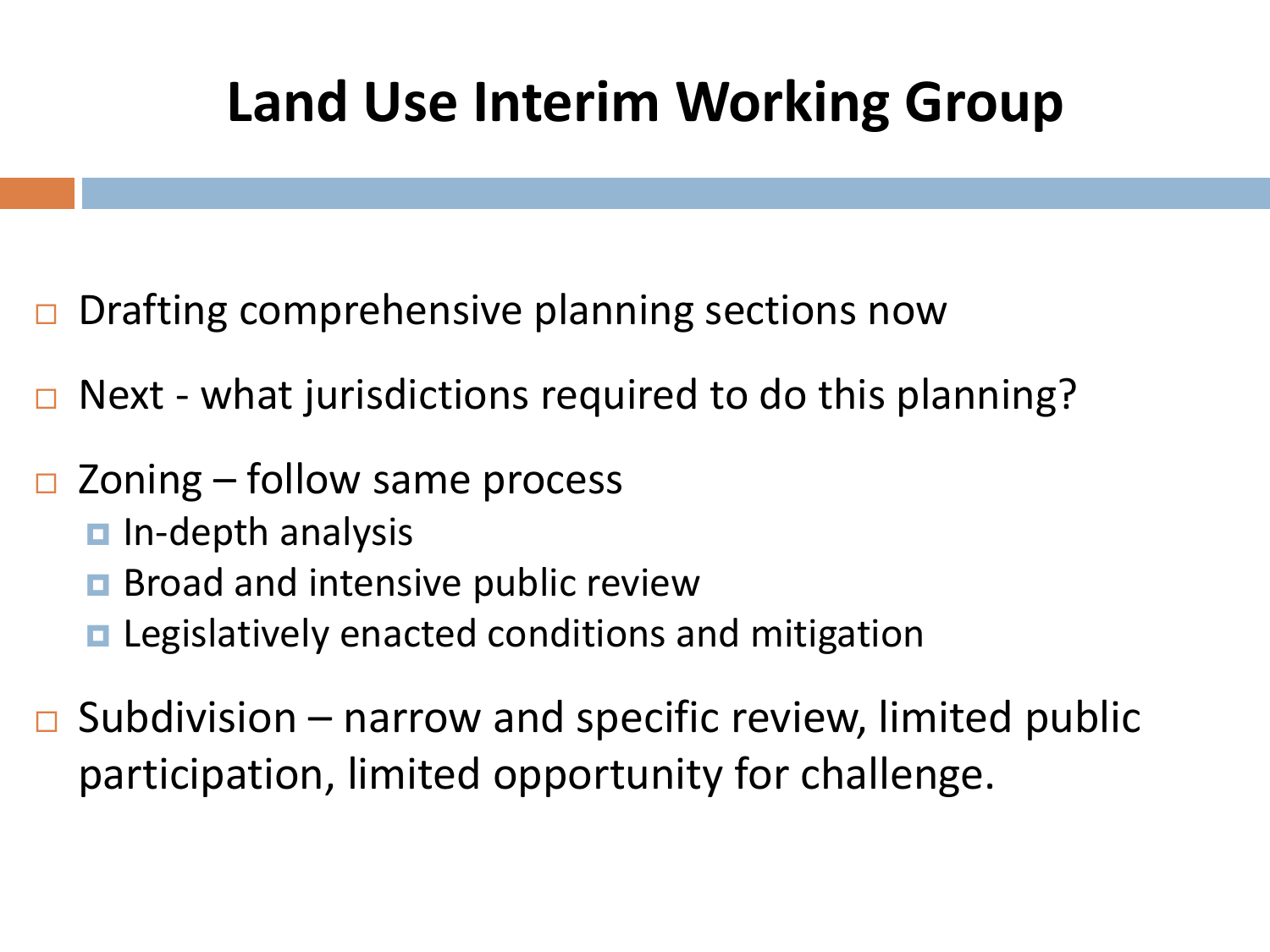# **Land Use Cases – Montana District Courts September 2019 - 2020**

- *Beartooth v Stillwater Co.* (22<sup>nd</sup> Jud. Dist. 2020)
- *Galzagorry v Broadwater Co.* (1<sup>st</sup> Jud. Dist. 2020)
- *Rukstad v Yellowstone Co.* (13<sup>th</sup> Jud. Dist. 2021)

In the fall – *Hinds v City of Bozeman* zoning amendment case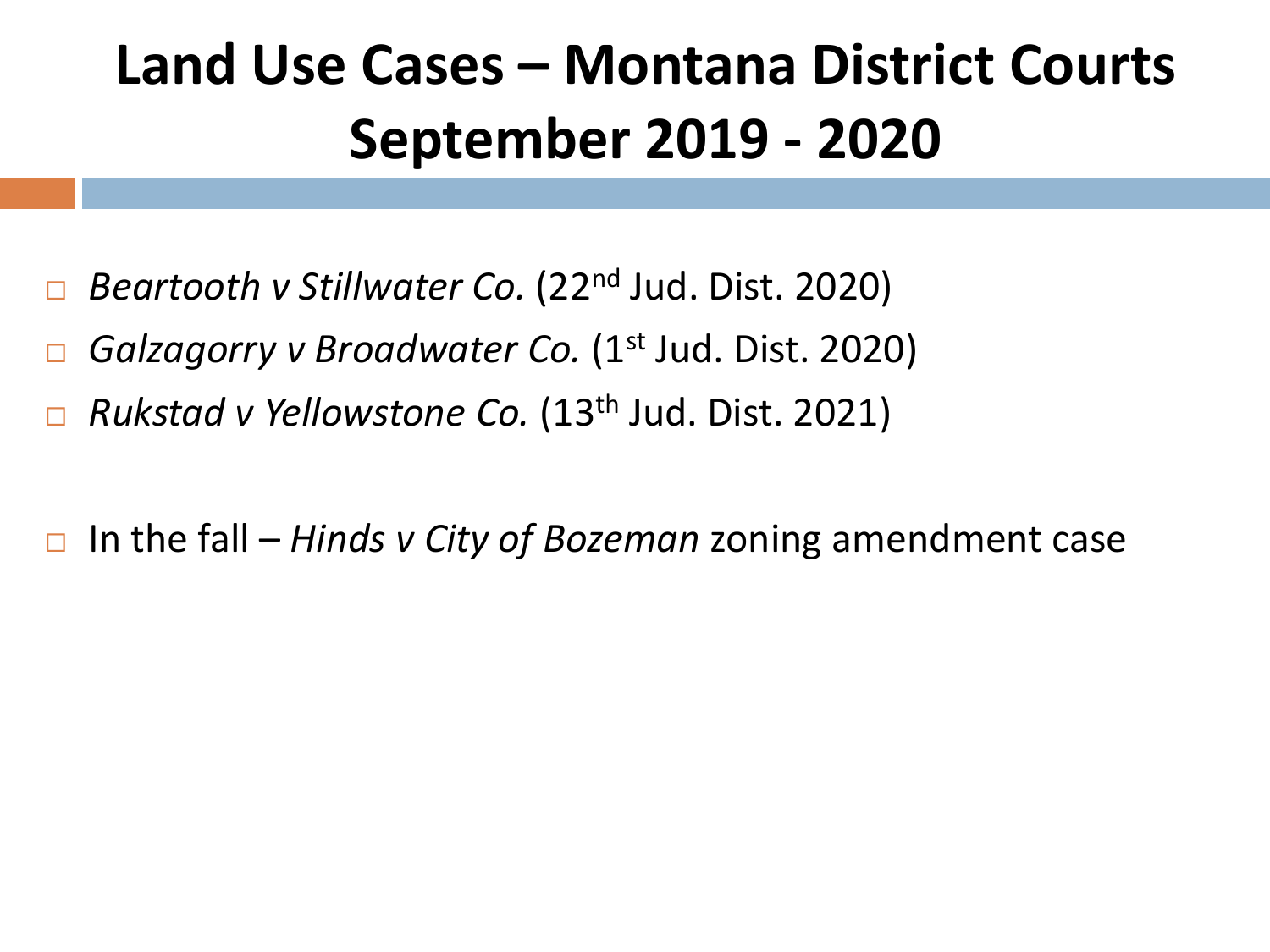#### *Galzagorry v Broadwater Co.*  **1st Jud. Dist., Sept. 23, 2020**

- Plaintiff challenged approval of subdivision for first time within 30 days after approval of final plat
- Court held that 76-3-625(2), MCA did not require plaintiff to file within 30 days of preliminary plat approval to challenge conditions placed on preliminary plat
- Approval was deficient for failure to:
	- Establish consistency with growth policy
	- **Provide required water and sanitation information**
	- **D** Depict or record irrigation ditches within subdivision
	- **n** Consider impacts to agriculture or surrounding water users
	- **E** Adequately describe easements
- SB 161 contained language clarifying that challenge to preliminary plat must occur within 30 days of preliminary plat approval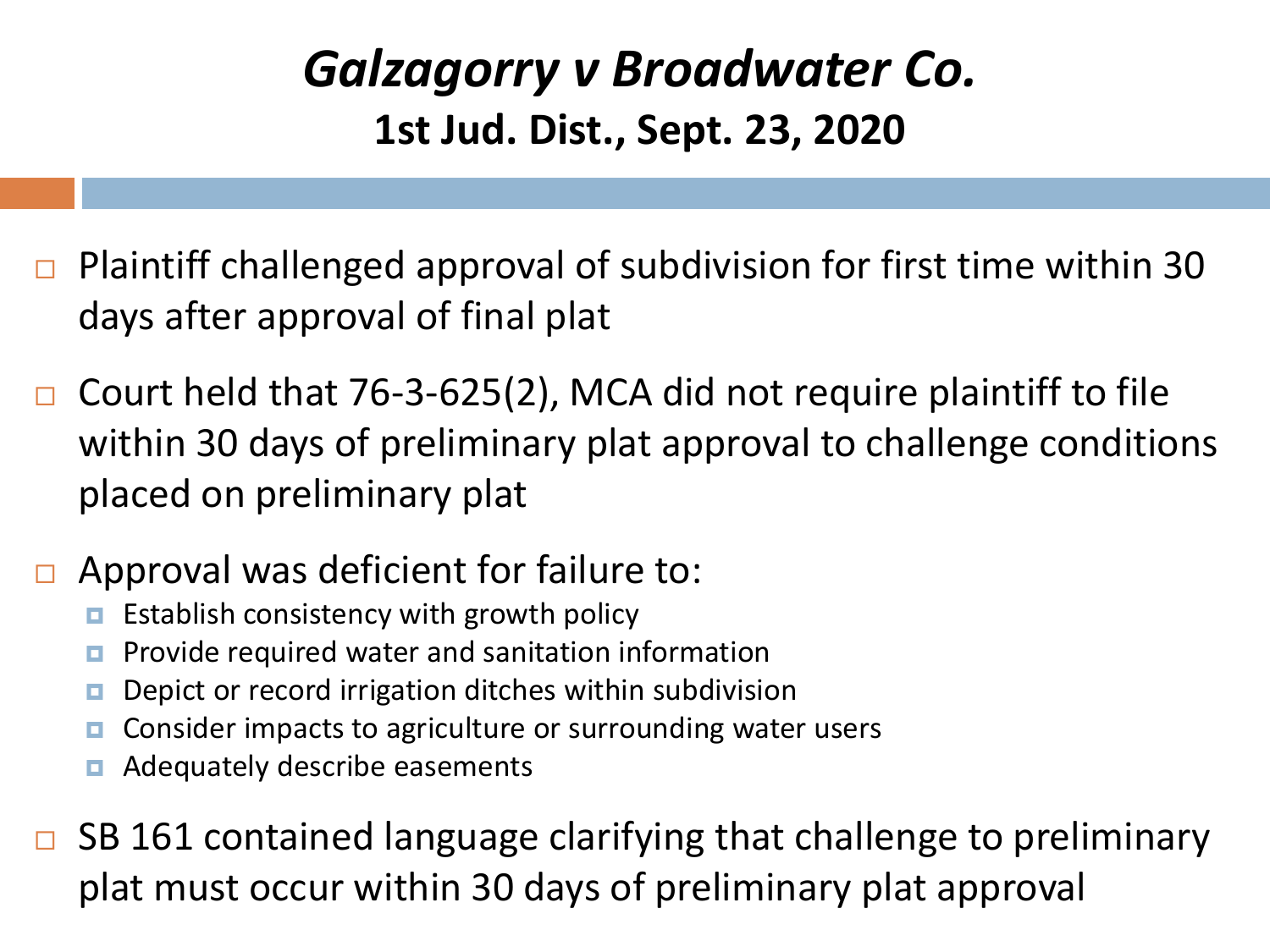#### *Rukstad v Yellowstone Co.*  **13th Jud. Dist., June 8, 2021**

- Citizens petitioned for and County created new Part 1 zoning district in response to proposed sand and gravel operation
- Two landowners including owner of proposed operation constituting more than 50% of the titled property ownership in the district successfully protested
- □ Court finds Part 1 zoning protest provision unconstitutional on same grounds as Part 2 zoning protest provision
	- Unconstitutional delegation of legislative authority
		- No standards for protest
		- No bypass by elected body
	- Violation of procedural due process no notice and hearing on protest
	- $\blacksquare$  Violation of substantive due process no rationale required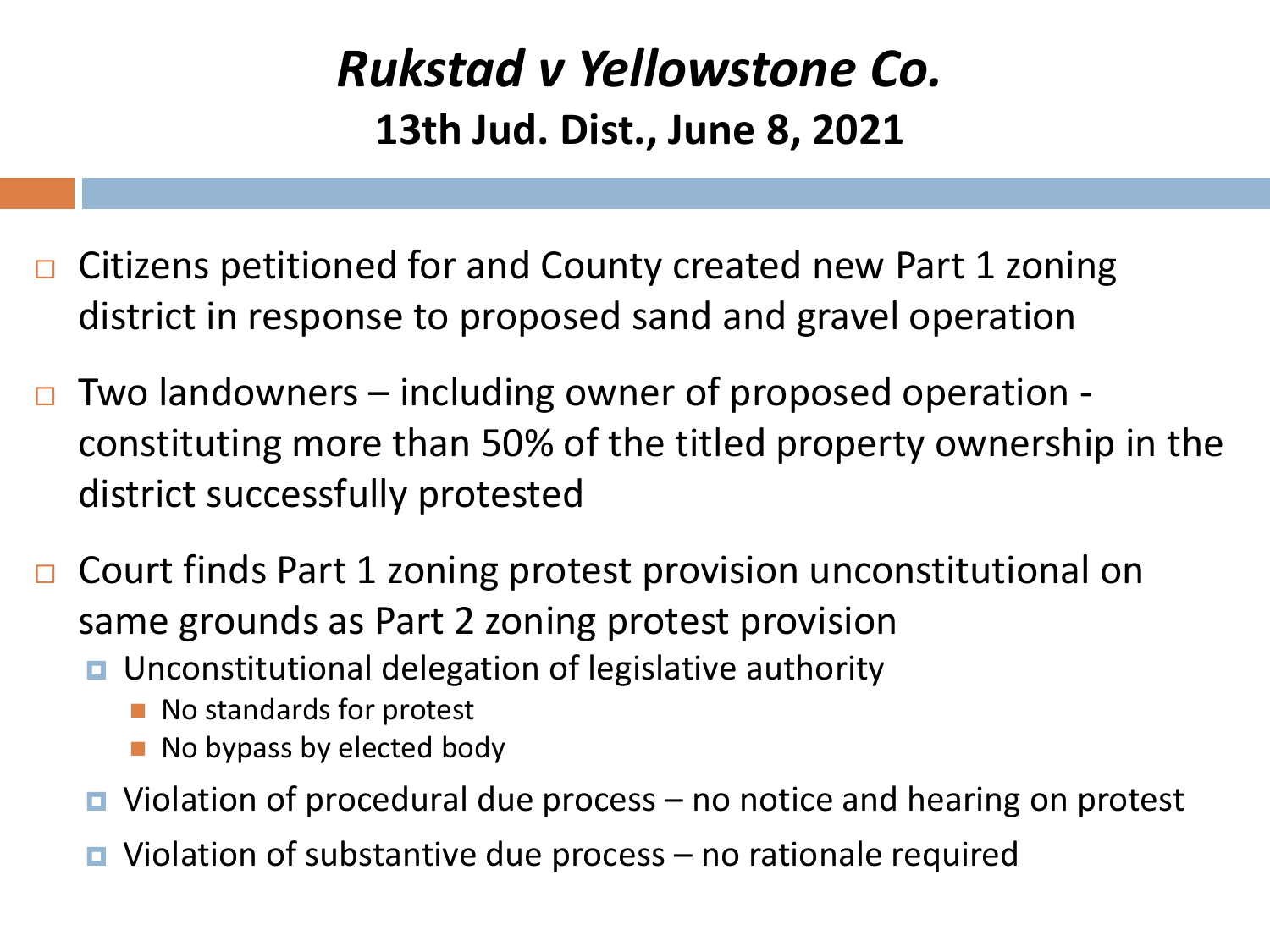#### *Beartooth v Stillwater Co.*  **22nd Jud. Dist., September 1, 2020**

- $\Box$  Citizens petitioned for Part 1 zoning to regulate oil and gas activity with signatures of >60% of "affected property owners."
- □ County concluded owners of mineral estates were "affected" and must also be included in the total ownership; citizens did not meet 60% petition threshold with this denominator.

□ Court holds that term "affected real property owners" for Part 1 zoning petitions are limited to surface holders: **D** Would make successful petition difficult and costly  $\Box$  Only the first step in the process

■ Not required before or in other jurisdictions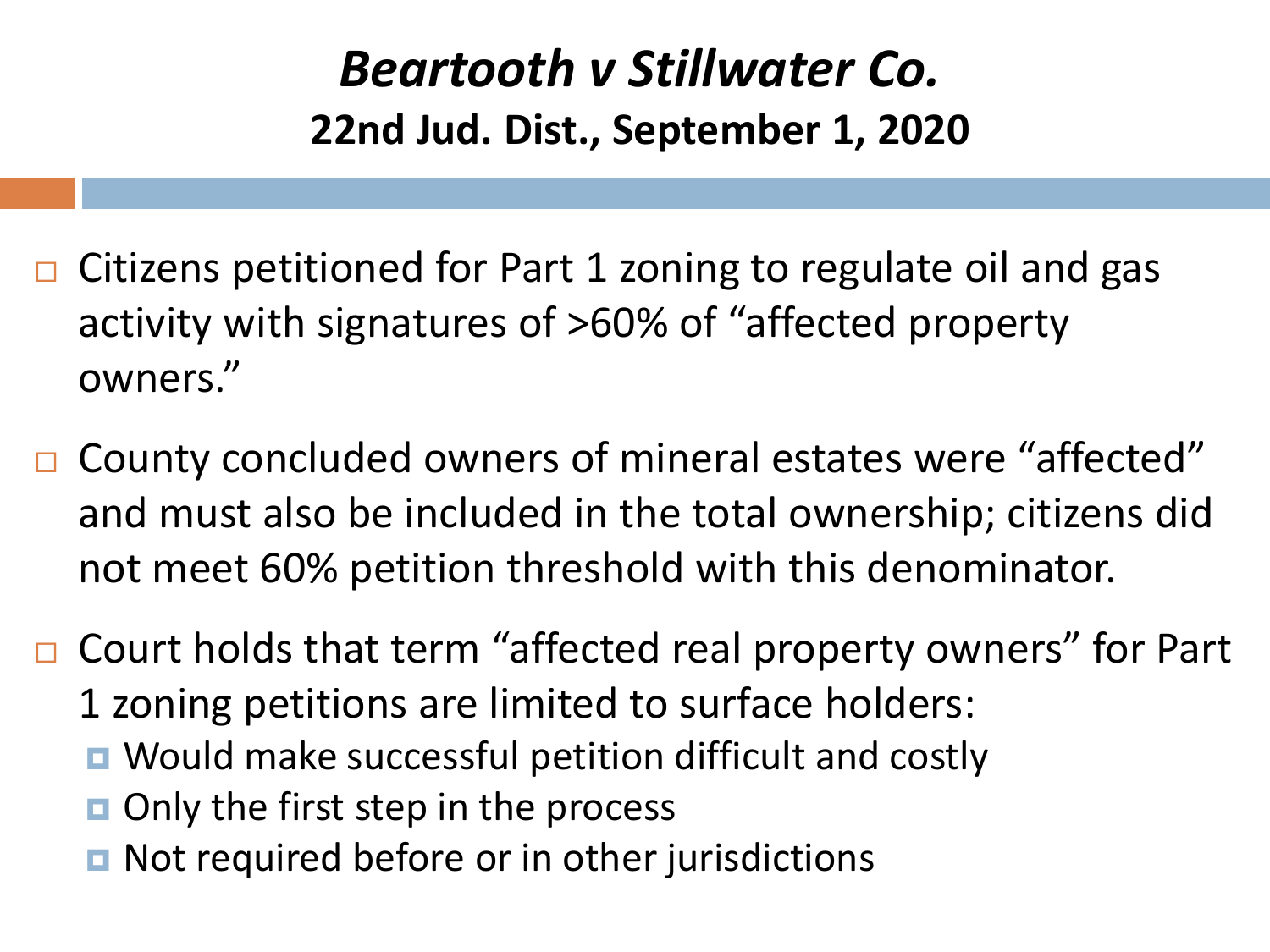# **Land Use Cases – Montana Supreme Court September 2019 - 2020**

- *Richards v. Gernant* (2020)
- *Hartshorne v City of Whitefish* (2021)
- $\Box$  In the fall Egan Slough decision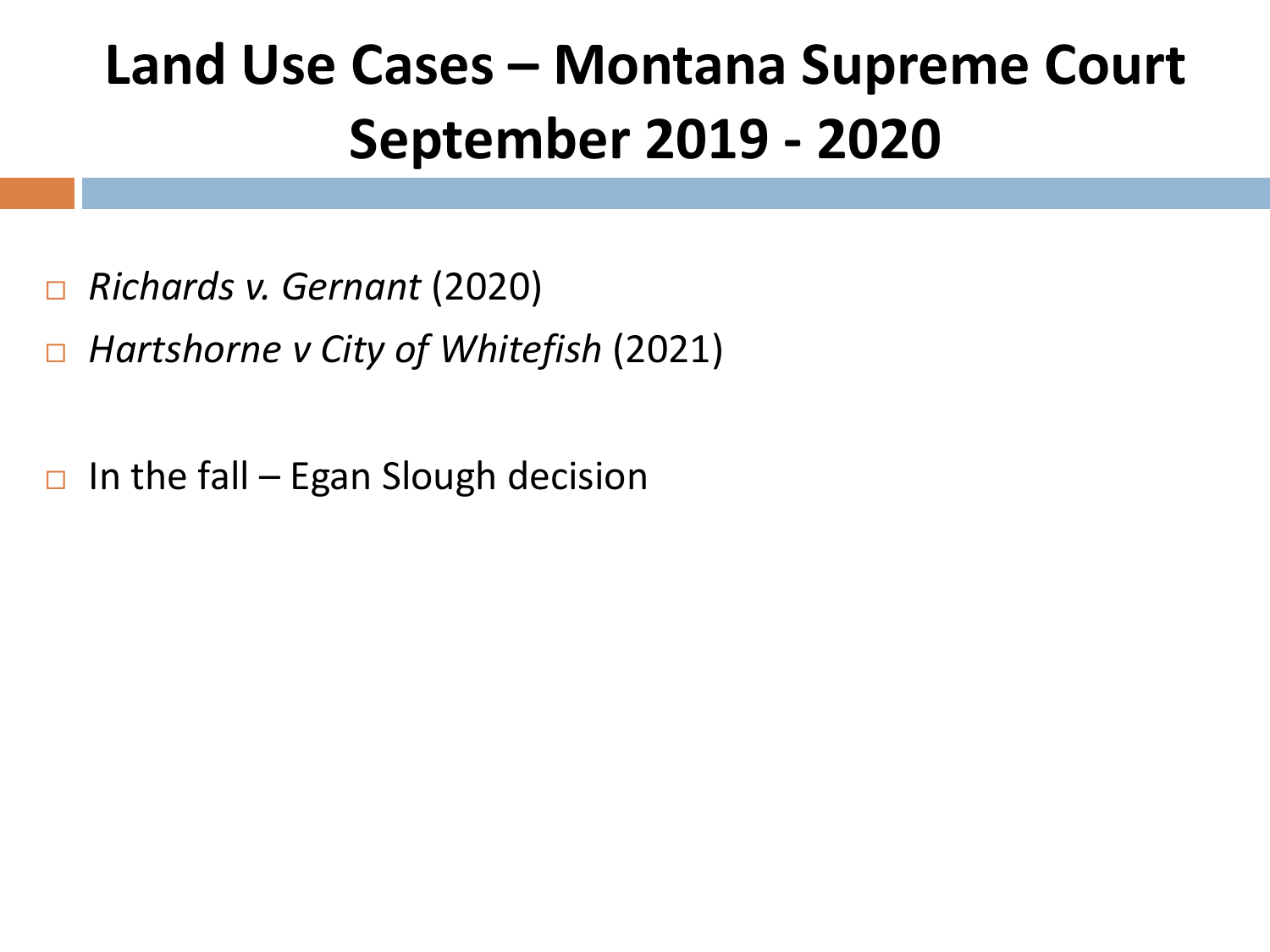#### *Richards v. Gernant*  **2020 MT 239**

- □ Plaintiff sought and obtained approval of boundary line relocation for five lots to be used for residential purposes
- $\Box$  Plaintiff then sought exemption to sanitation review under the "no facilities" exclusion, County refused to record
- □ Plaintiff sought writ from Court to force County Clerk and Recorder to record his COS with his "certification" that the subdivision qualified for the "no facilities" exclusion
- $\Box$  Court upheld County requirement that certifying authority attest that subdivision is eligible to claim exclusion prior to recordation; record established it was not eligible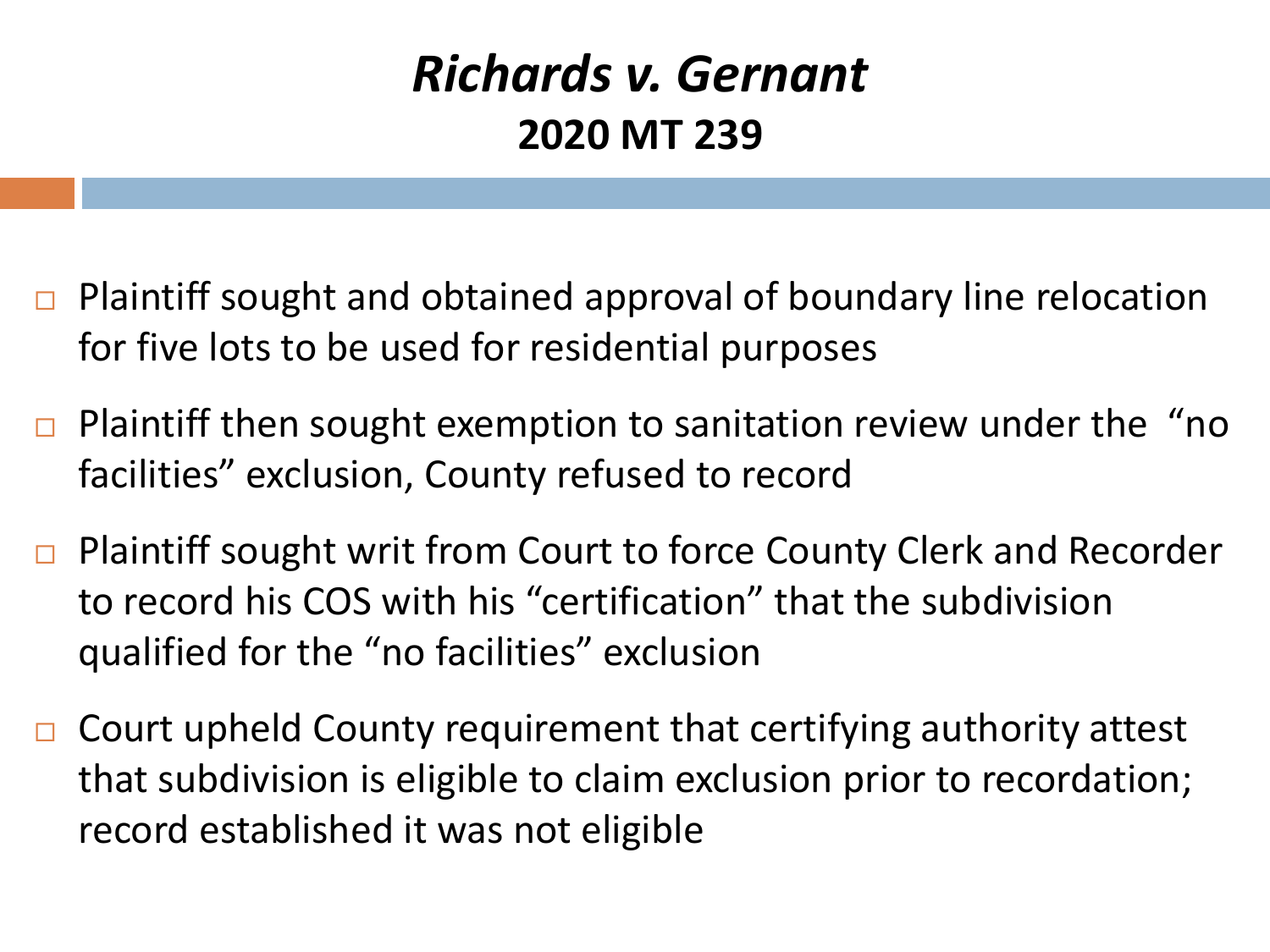#### *Hartshorne v Whitefish*  **2021 MT 116**

- □ Neighborhood plan for Riverside area allowed for neighborhood commercial use, and provided that up to 10% of the site could be developed with such uses through a "mixed PUD"
- □ Zoning for Riverside area designated as High-Density Multi-Family Residential with all development to be reviewed as a PUD
- $\Box$  City then amended PUD regulations to allow for residential only, and approved developer's proposed amendment to the Riverside zoning to allow for the development of the mixed uses with a CUP instead of a PUD
- Plaintiff challenged the amendment as illegal spot zoning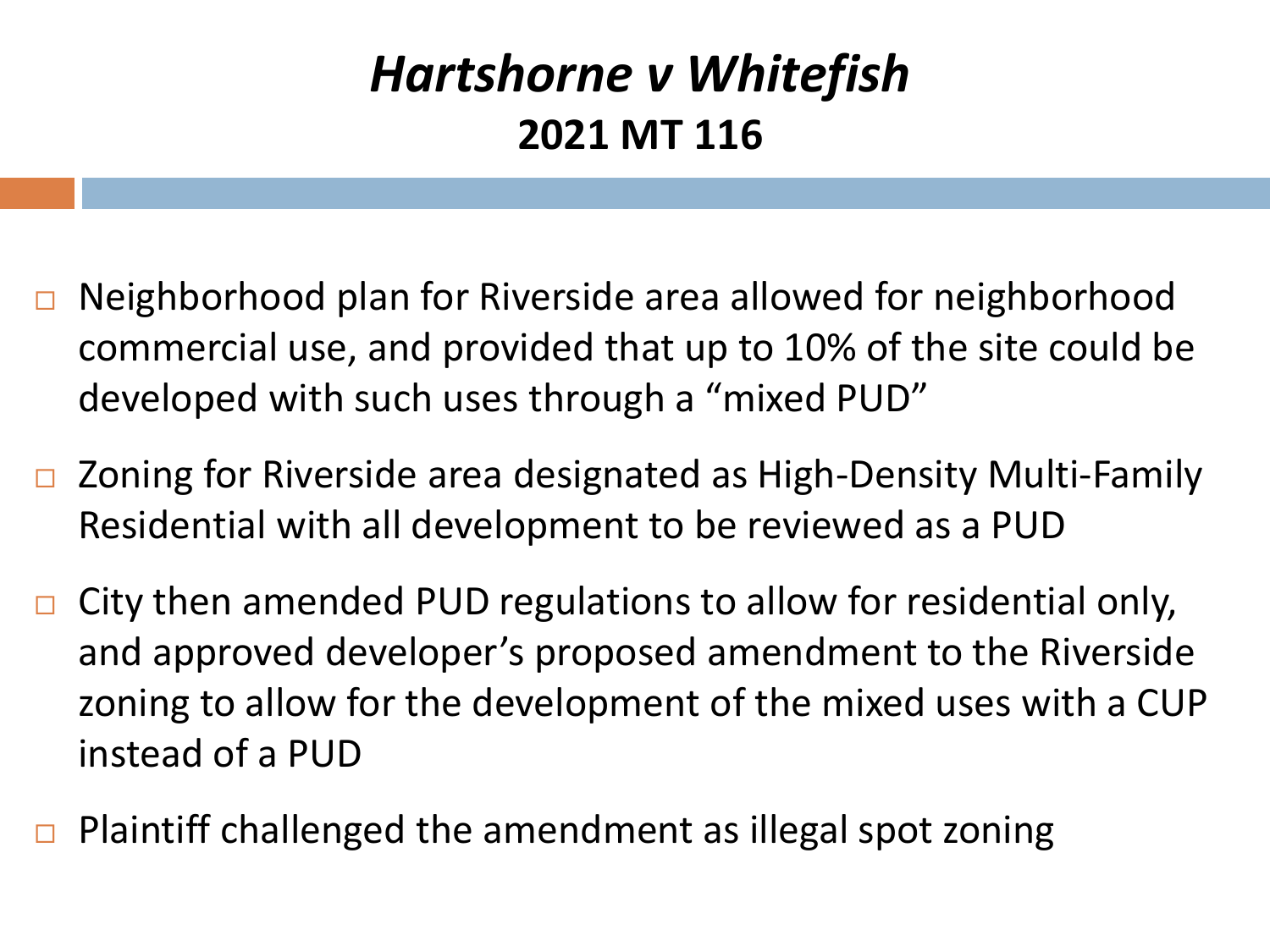### *Hartshorne,* **cont.**

- Court held City met *Little* test:
	- $\blacksquare$  Is the requested use significantly different from the prevailing use in the area?
		- Yes, but that was contemplated in the growth policy
	- $\blacksquare$  Is the area in which the requested use is to apply small?
		- Same area identified in the growth policy for the commercial uses
	- $\blacksquare$  Is the requested change more in the nature of special legislation?
		- Zoning that complies with the growth policy is not "special legislation"
- Rezone was not violation of uniformity requirement applies only within the specific zoning districts to which particular regulations apply.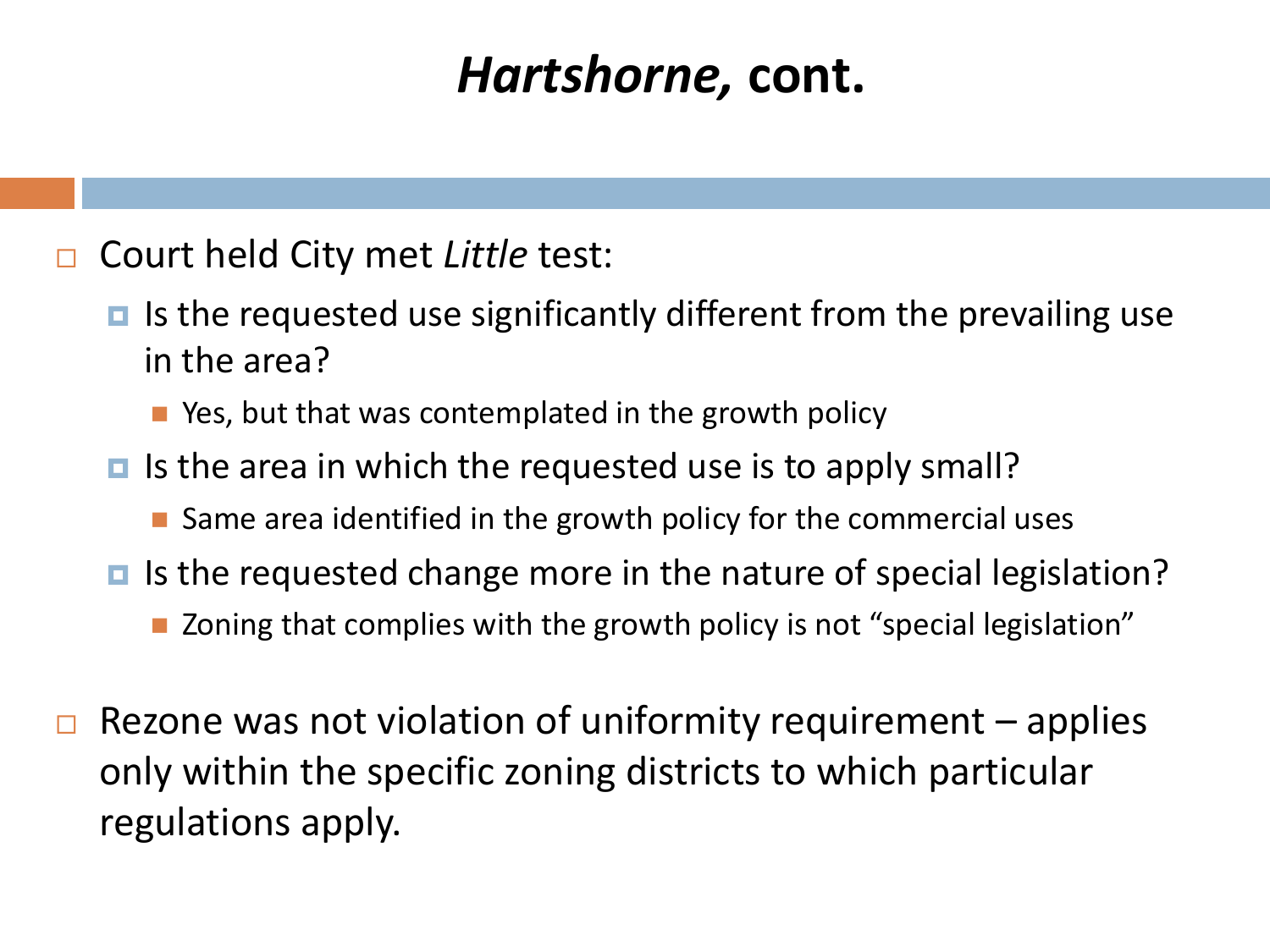# **Land Use Cases – Ninth Circuit September 2019 - 2020**

- *Rosenblatt v. City of Santa Monica* (2019)
- *Calvary Chapel v. Riverside Co.* (2020)
- *Bridge Aina Le'a, v. Hawai'i Land Use Comm. (*2020)
- *Citizens for Free Speech v. Alameda Co.* (2020)
- *Akshar Global v. City of Los Angeles (*2020)
- *Portland v United States* (2020)
- *Patel v City of South El Monte* (2020)
- *Boyer v. City of Simi Valley (*2020)

In the fall – Post-*Knick* final decision case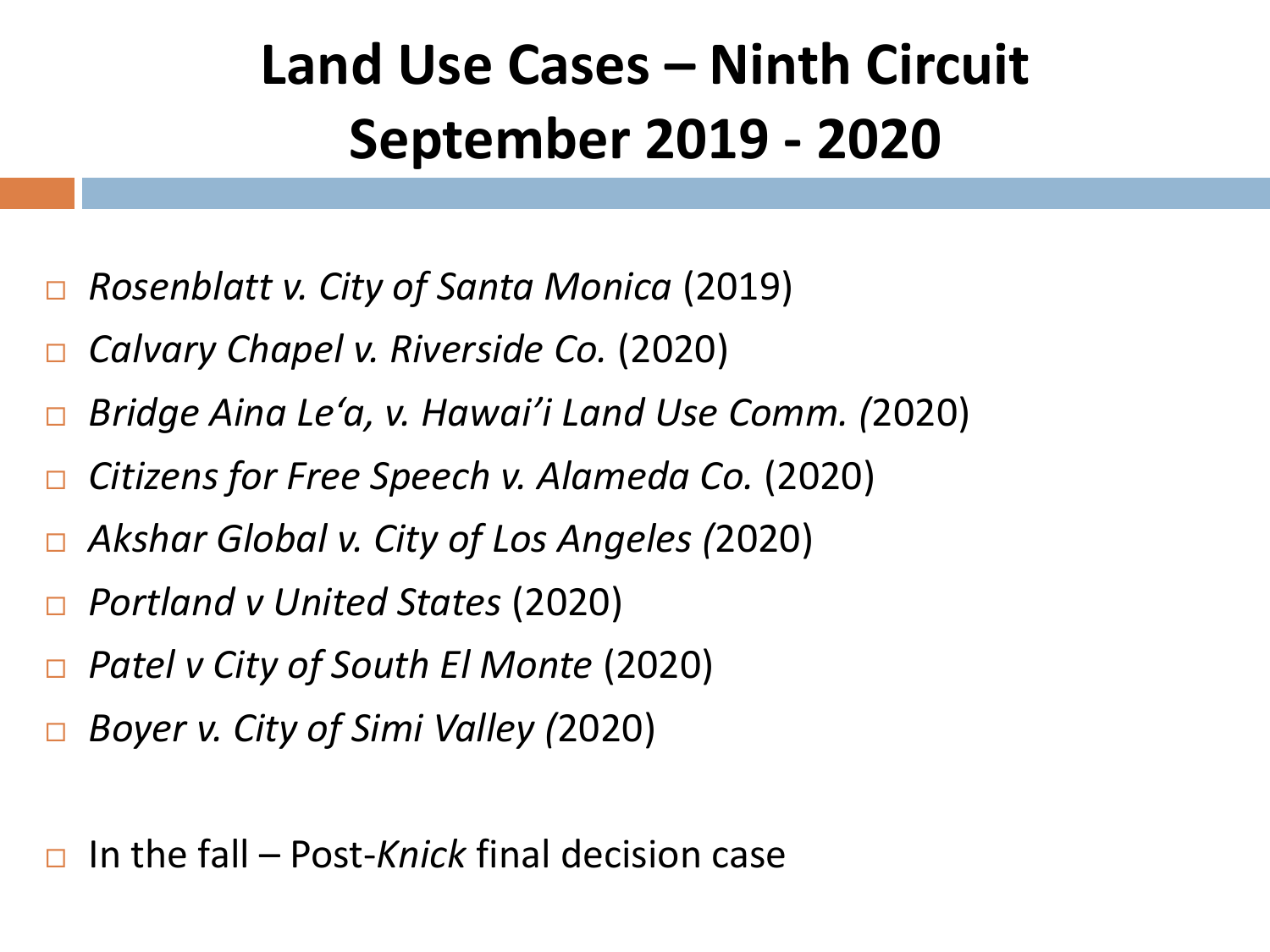#### *Rosenblatt v. Santa Monica* **940 F.3d 439 (9th Cir 2019)**

- City prohibits any short-rental except "home sharing," where owner must live in dwelling during visitor's stay
- Plaintiff rented home out when on vacation and challenged ordinance as violation of dormant Commerce Clause
- Court upholds constitutionality of ordinance:
	- **D** Does not directly regulate interstate commerce
	- Does not discriminate against out-of-state interests
	- Passes *Pike* test when incidental effect on interstate commerce
		- Legitimate local public interest
		- Does not impose significant burden on interstate commerce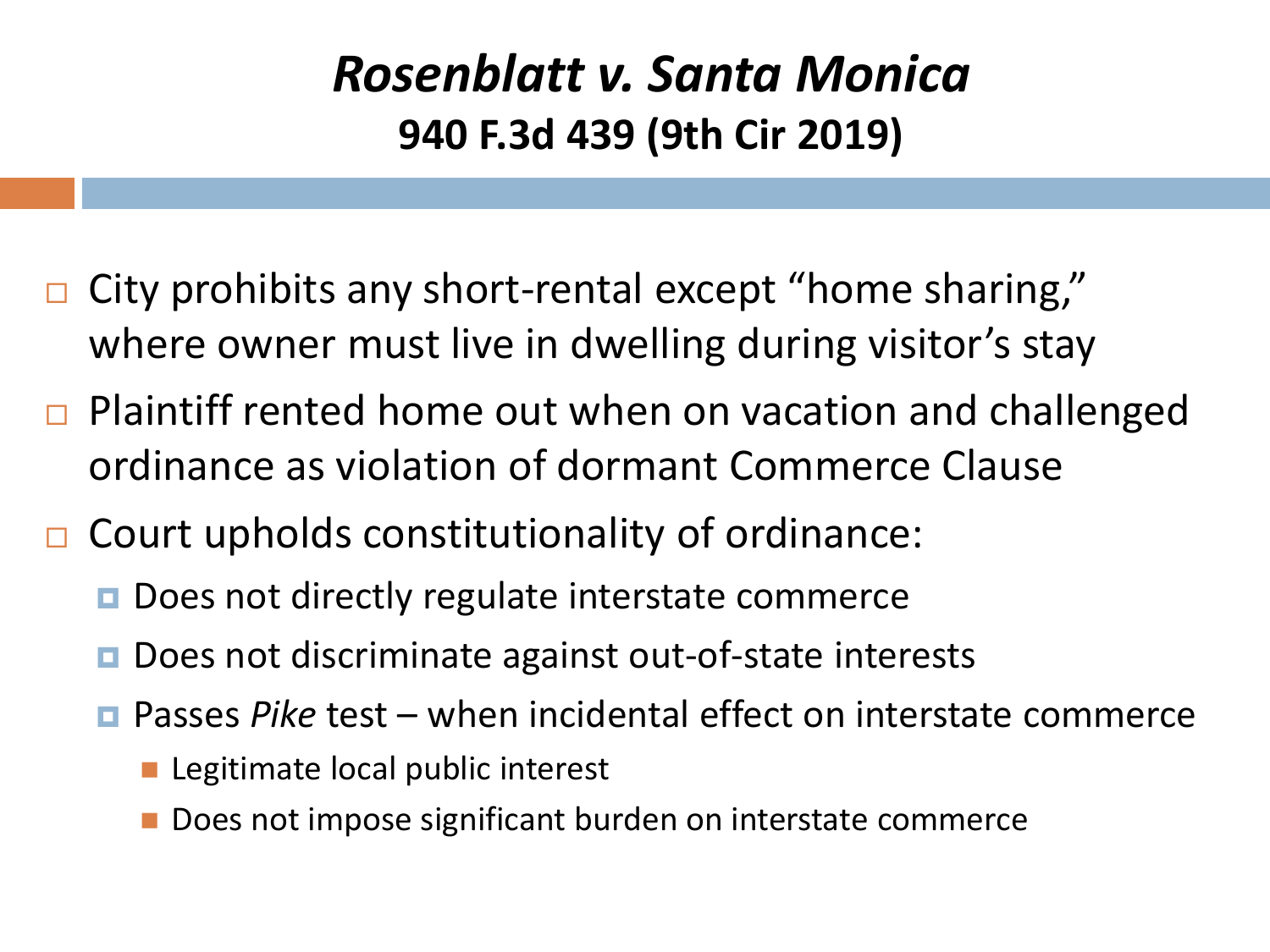#### *Calvary Chapel v. Riverside Co.* **948 F.3d 1172 (9th Cir 2020)**

- $\Box$  Plaintiff owns and operates church as legal non-conforming use in Citrus-Vineyard Zone under County's zoning ordinance
- $\Box$  Plaintiff purchased adjacent lot to expand church but church not allowed use in zone; non-winery allowed uses include golf courses, day care centers, hotels, restaurants, spas, cooking schools, wine sampling rooms, retail wine sale stores, and special occasion facilities
- $\Box$  Plaintiff filed application for church use, while pending challenged zoning ordinance on facial challenge under RLUIPA, claiming violation of "equal terms" clause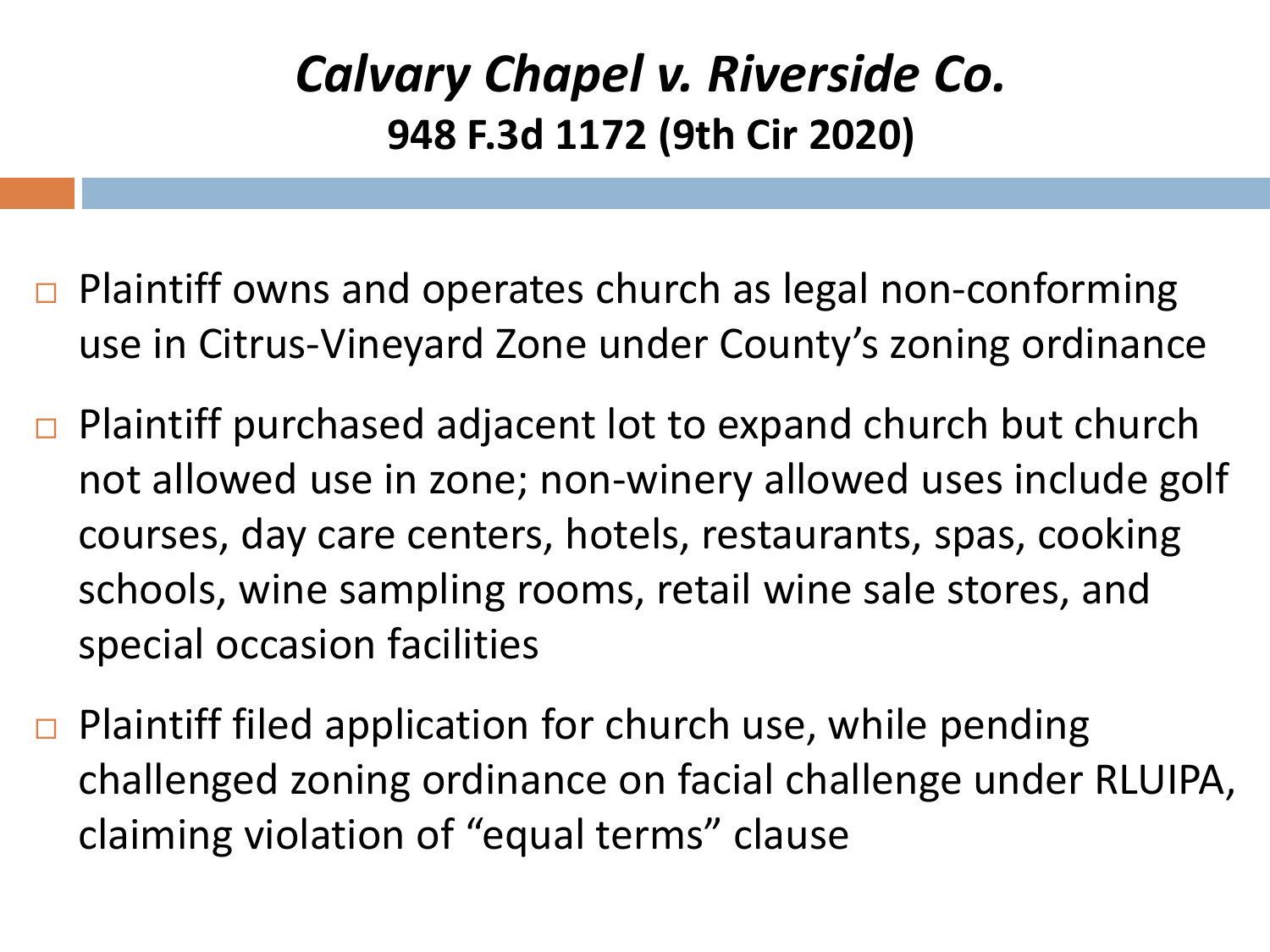### *Calvary Chapel v. Riverside Co.*

- **□** No equal terms violation:
	- **O** Ordinance treats secular and religious assemblies the same
	- **□** Nothing in ordinance prevents plaintiff from providing religious services as a special occasion facility
- □ Court refused to consider late claim of discrimination based on ordinance requiring church to operate as special occasion facility
- $\Box$  Issue of whether RLUIPA violated in application of ordinance to Plaintiff specifically remains to be seen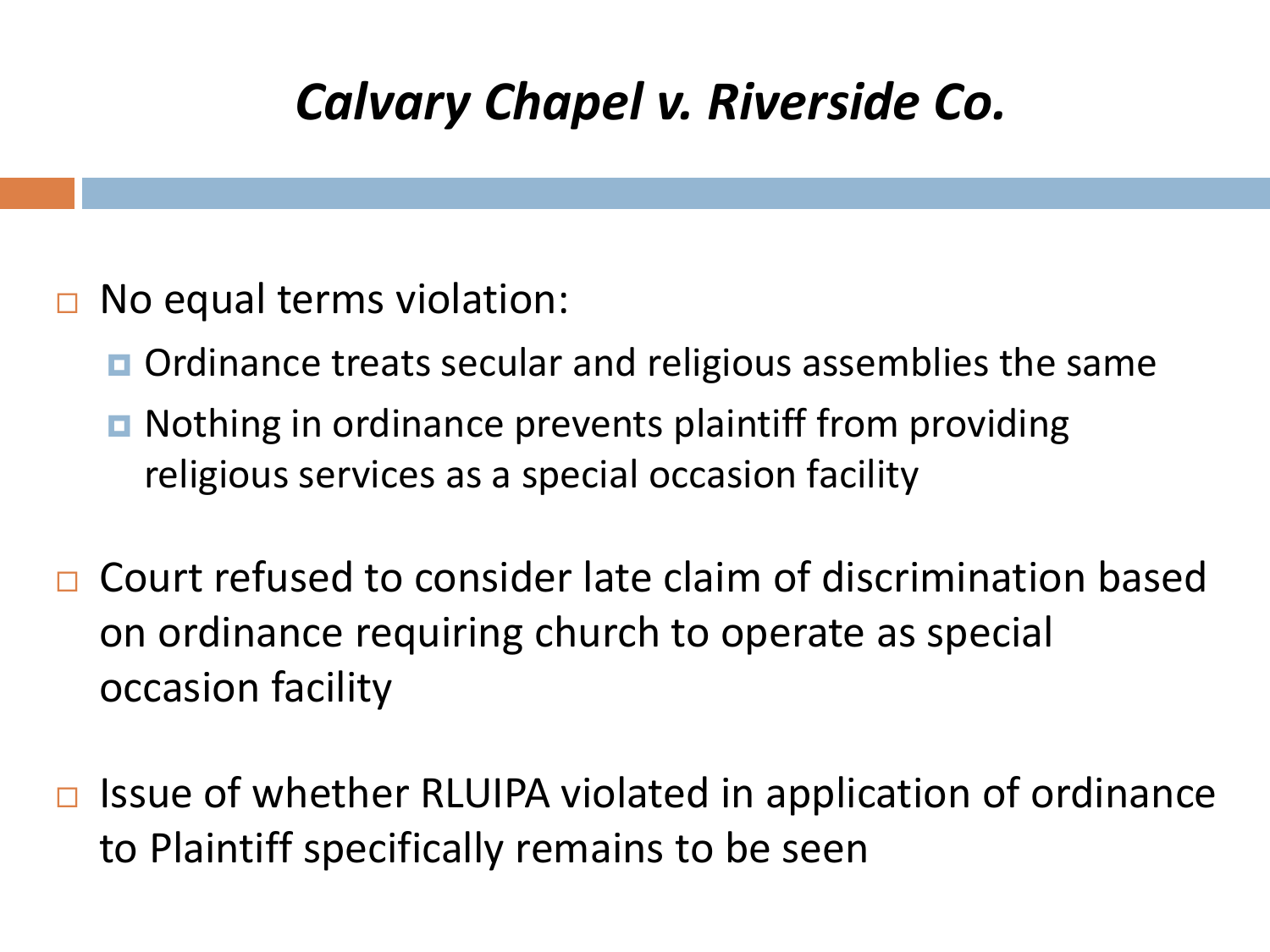#### *Bridge Aina Le'a, v. Hawai'i Land Use Comm.*  **950 F.3d 610 (9th Cir. 2020)**

- □ Vacant 1,060-acre property on west coast of Big Island historically zoned for ag use
- $\Box$  In 1987, County approved development of area with mixed uses, conditioned on development of 60% of proposed units as affordable (1,656 units)
- $\Box$  In 1991, new owner reduced total development proposal, but 60% affordability requirement remained (1,000 units)
- □ In 2005, another new owner requested reduction to 20% to match County's new inclusionary housing ordinance (385 units)
	- For first time, County put deadline on development approval occupancy by 2010 or property would revert to ag classification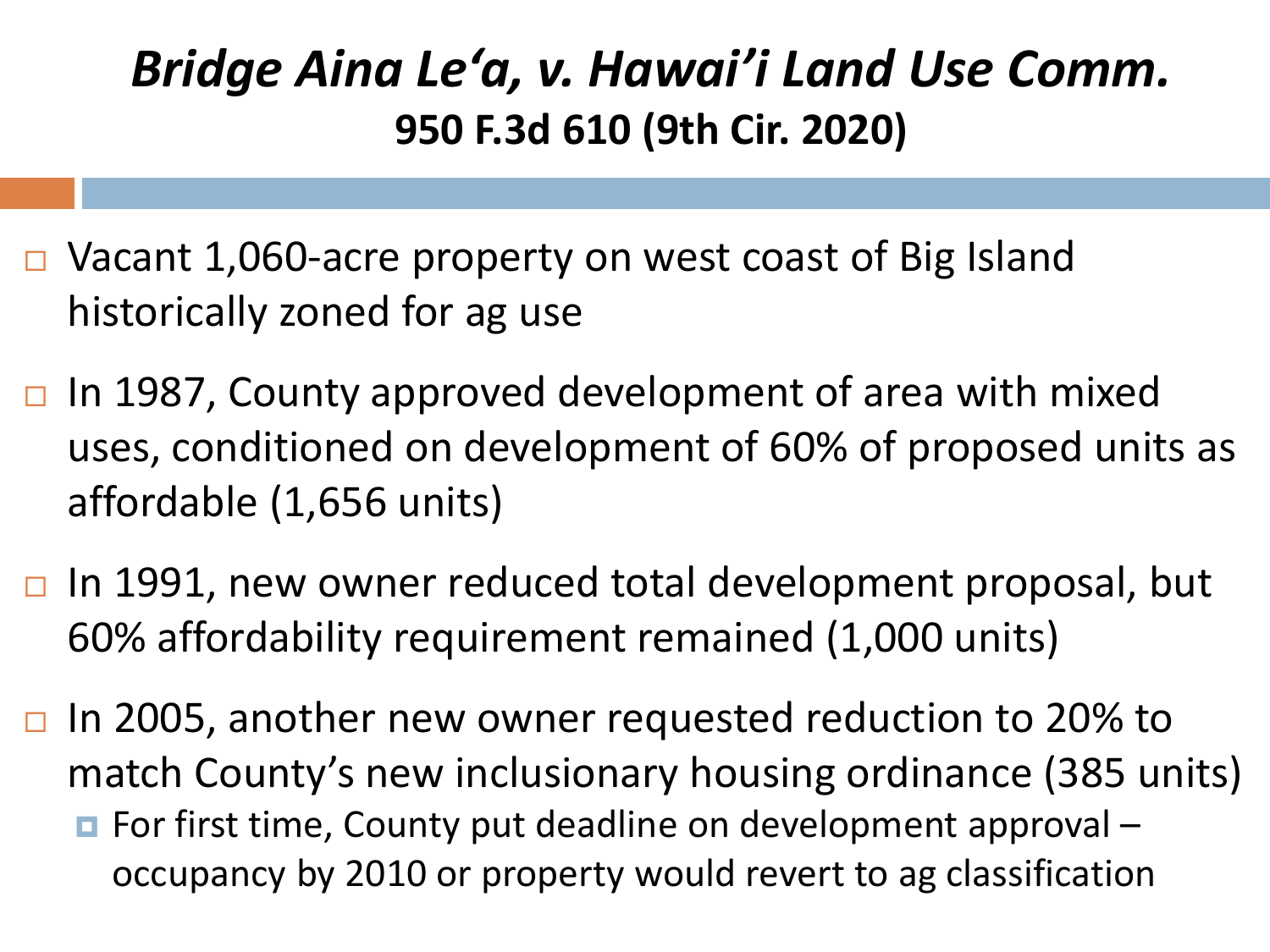### *Bridge Aina Le'a, v. Hawai'i Land Use Comm.*

- 2008 Commission asked developer to show cause why had not met numerous conditions needed for development. Owner in process of new buy-sell.
- Commission issued then rescinded verbal vote to revert to ag use with condition that 16 affordable units be built by March 2010. Developer built units by deadline, but with no water, sewer, electricity, or paved road access.
- Final reversion order issued April 2011.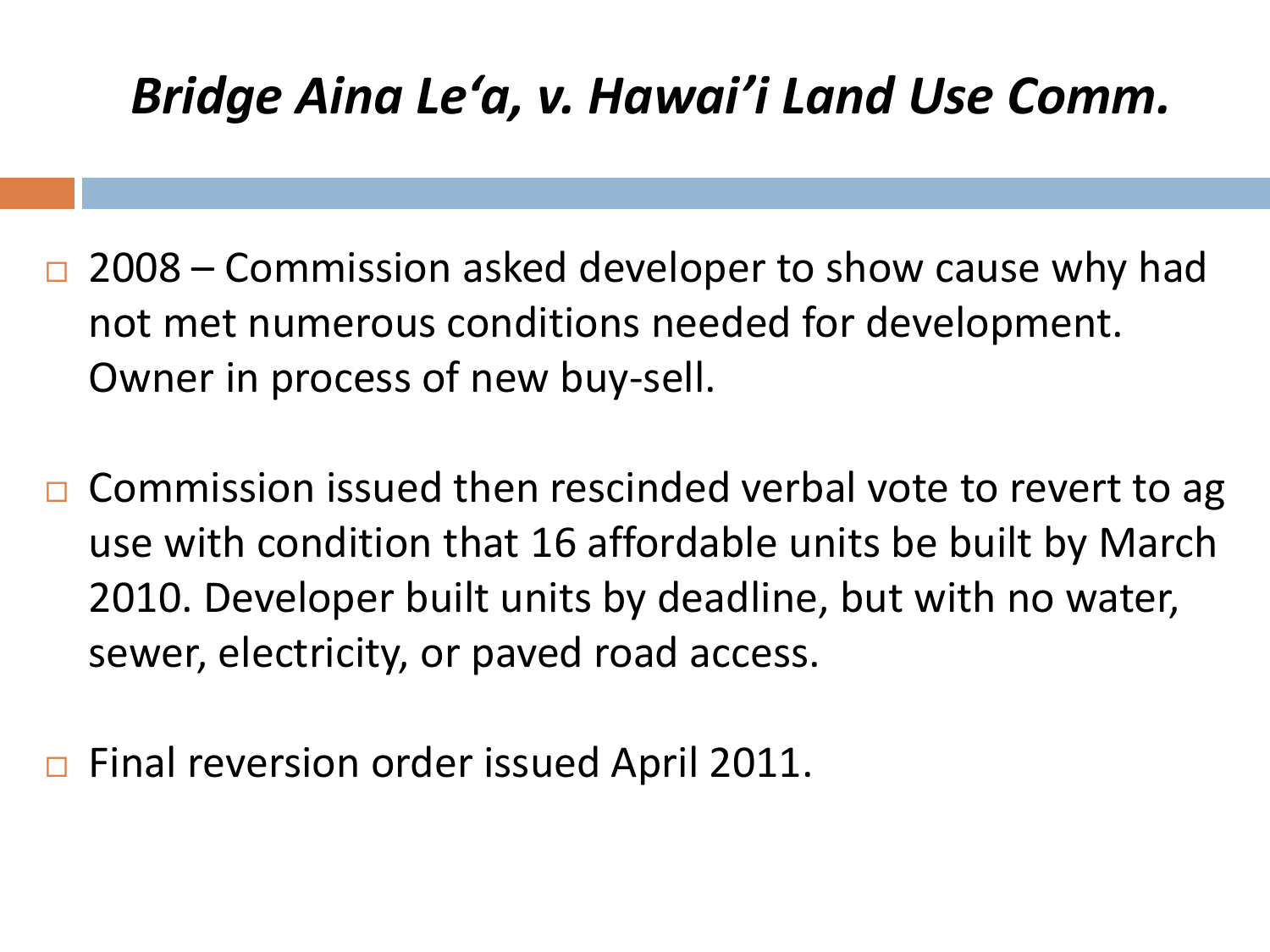### *Bridge Aina Le'a, v. Hawai'i Land Use Comm.*

- Developer challenged order as unconstitutional violation of due process, equal protection, and takings. Alleged:
	- Full 3,000 acres was denominator parcel;
	- Reversion order constituted a *per se* categorical taking of all economically viable use of property; and
	- Requested unrealized sale at \$35 million as damages.
- Developer's witness testified property worth \$6 million as agricultural. *Lucas* doesn't apply – if property retains value, *Penn Central* balancing test applies.
- $\Box$  Court reviews the valuation, timelines, sales agreement, affordability conditions, representations, and procedure in holding neither district court nor jury could find for plaintiff.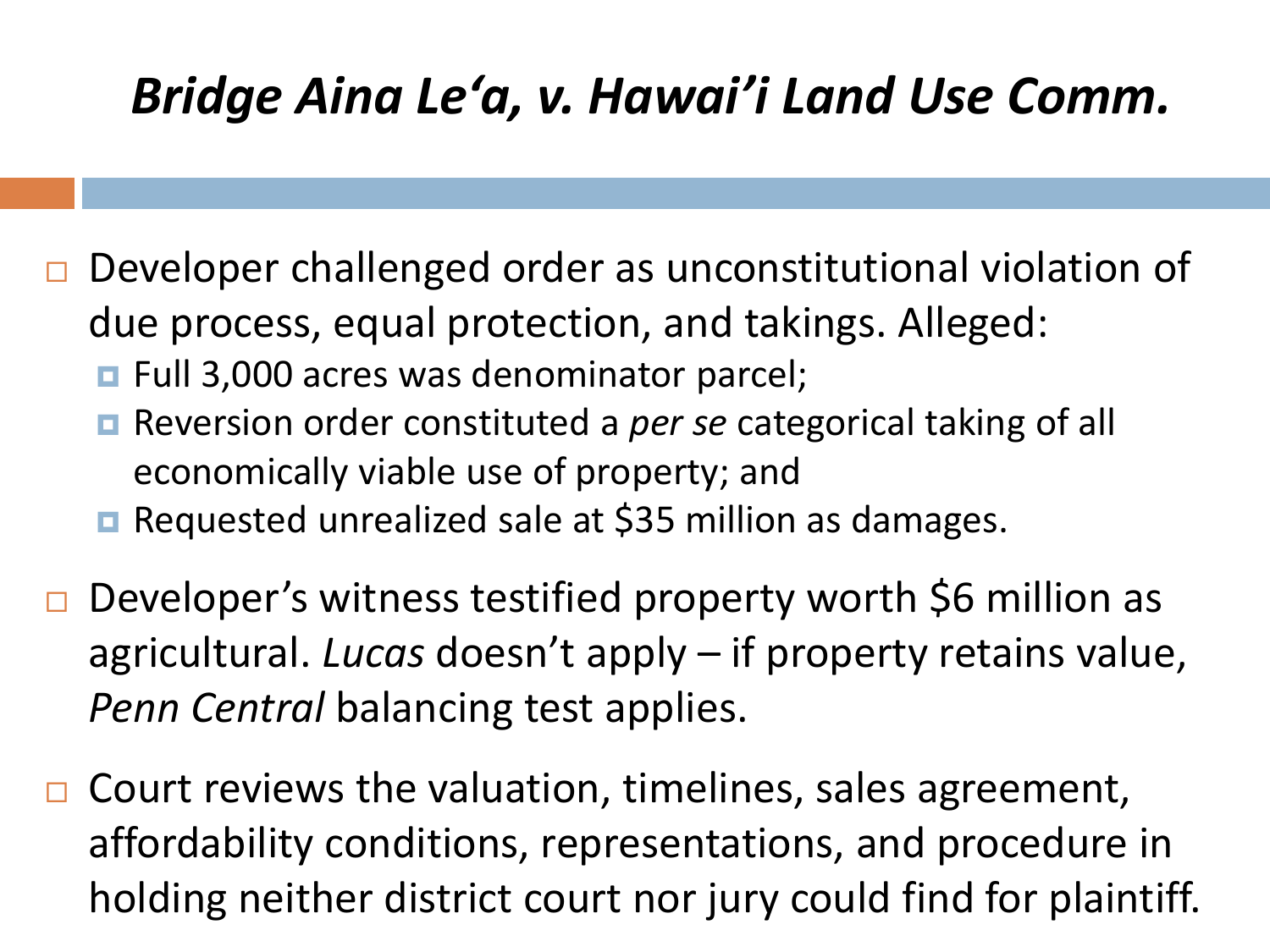#### *City of Portland, et al. v United States* **969 F.3d 1020 (9th Circ. 2020)**

- 9<sup>th</sup> Circuit upheld FCC 5G small cell wireless rules regarding shot clocks and fees
- Vacates language requiring aesthetic regulations be "no more burdensome" than those applied to other types of infrastructure deployments and to be objective
	- **Regulations cannot unreasonably discriminate among** functionally equivalent infrastructure
	- Regulations may be subjective but must provide a public benefit or address a public harm
- $\Box$  Upholds language requiring aesthetic regulations to be reasonable (technically feasible and reasonably directed at remedying aesthetic harms)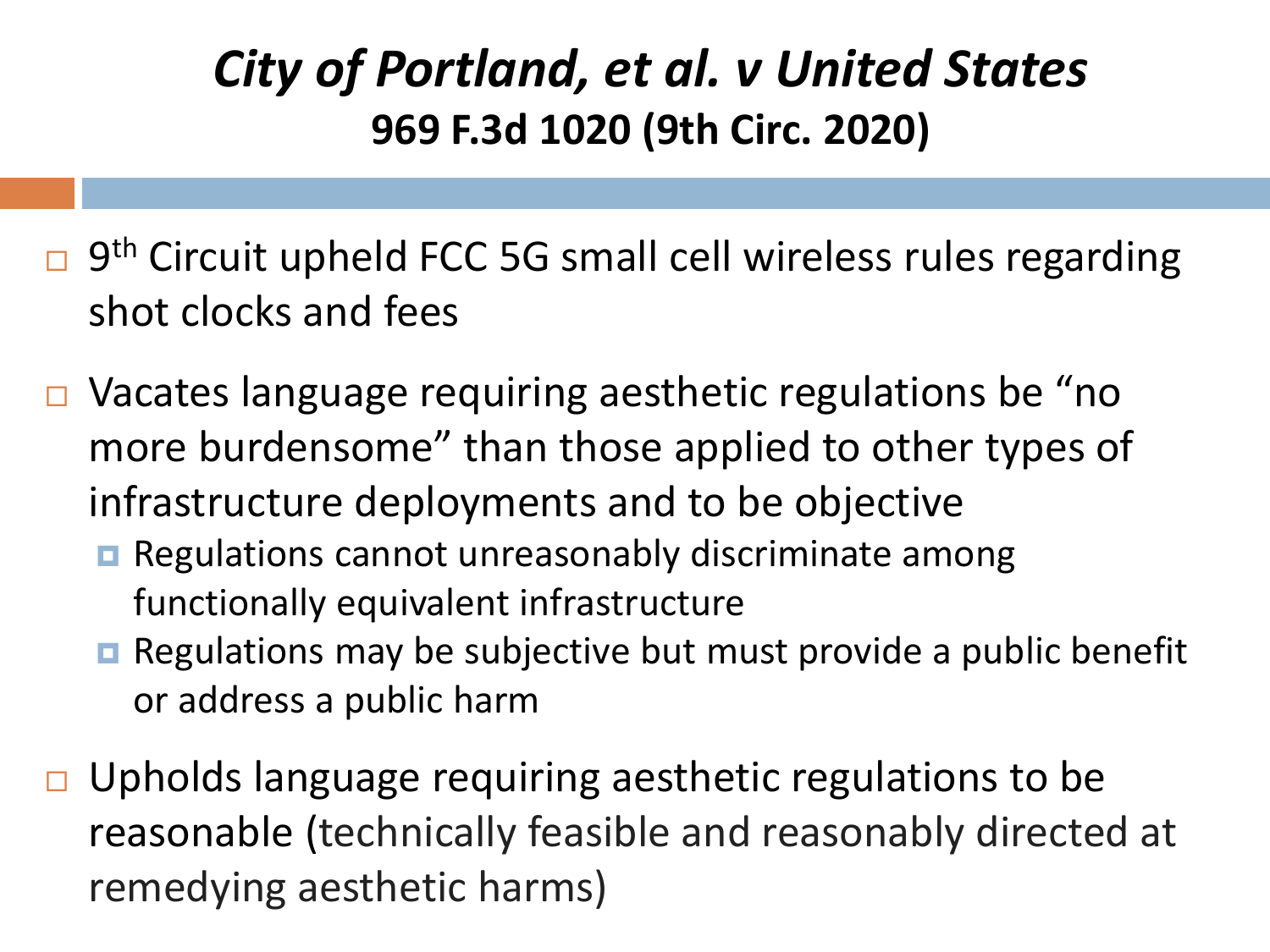#### *City of Portland, et al. v United States*

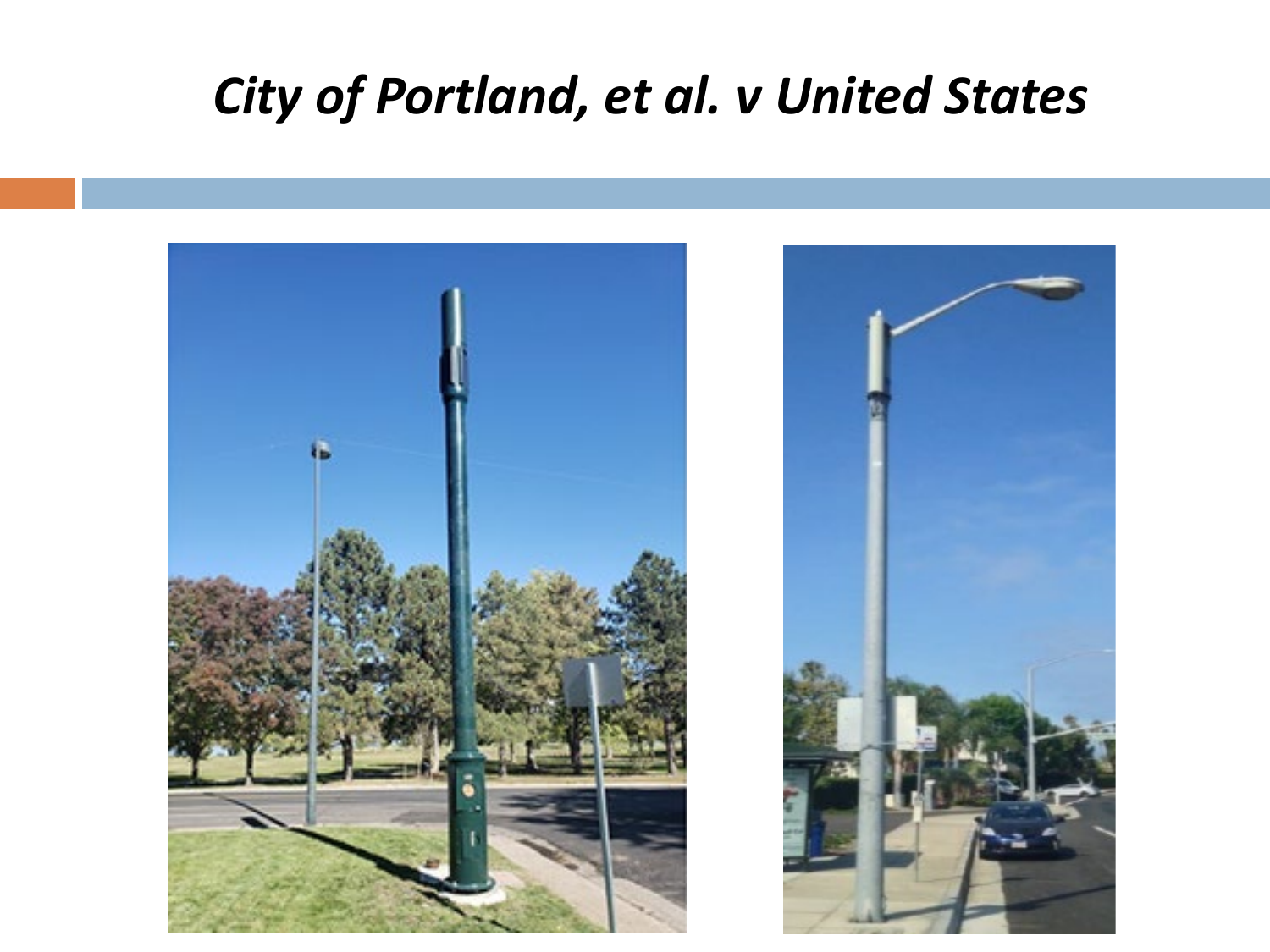### **5G Shot Clock and Fee Rules**

New permit review times (shot clocks):

- □ 60 days for collocation of small wireless facilities
- □ 90 days for construction of new small wireless facilities
- **<u>n</u>** Safe harbor review fees:
	- **□** \$500 for one application with up to five SWF's, with an additional \$100 for each additional SWF
	- **□** \$1,000 for a new pole intended to support SWFs
	- **□ \$270 per SWF/year for all recurring fees (ROW access or** attachment to municipally-owned structures)
- **□** Can set higher fees if reflect reasonable approximation of costs and same as competitors in similar situations.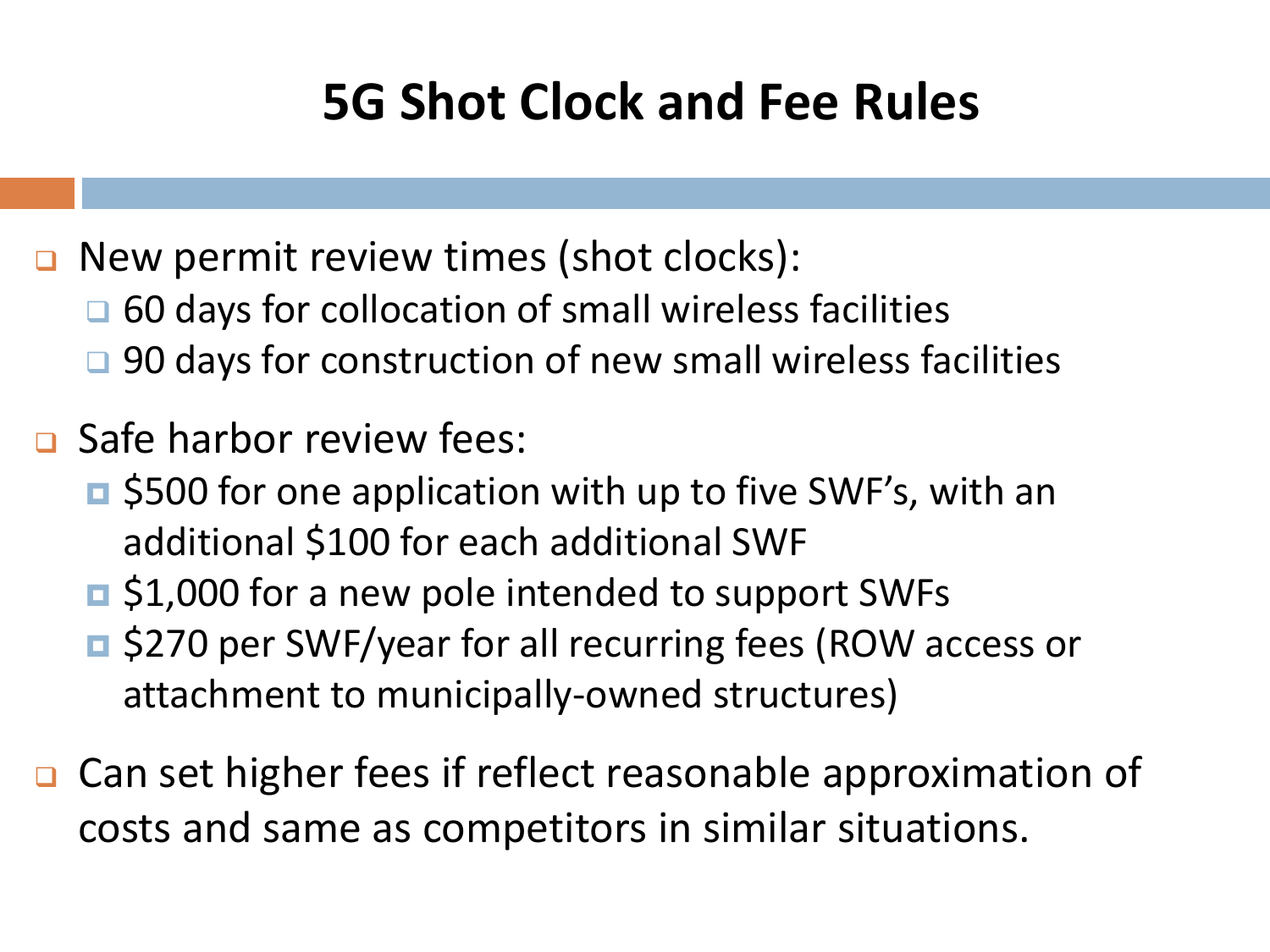#### *Boyer v. City of Simi Valley* **978 F.3d 618 (9th Circ. 2020)**

- Bruce Boyer is not taking no for an answer!
- □ In 2016, 9<sup>th</sup> Circuit rejected his *Reed* challenge to Los Angeles' mobile billboard ordinance *Lone Star Sec. & Video, Inc. v. City of LA*, 827 F.3d 1192, 1197 (9th Cir. 2016)
- $\Box$  Simi Valley similarly prohibited parking of mobile billboards on public property, with exemption for authorized emergency or construction-related vehicles
- □ Court recognizes ordinances are almost identical and Boyer admits the prohibition itself is content-neutral under *Lone Star*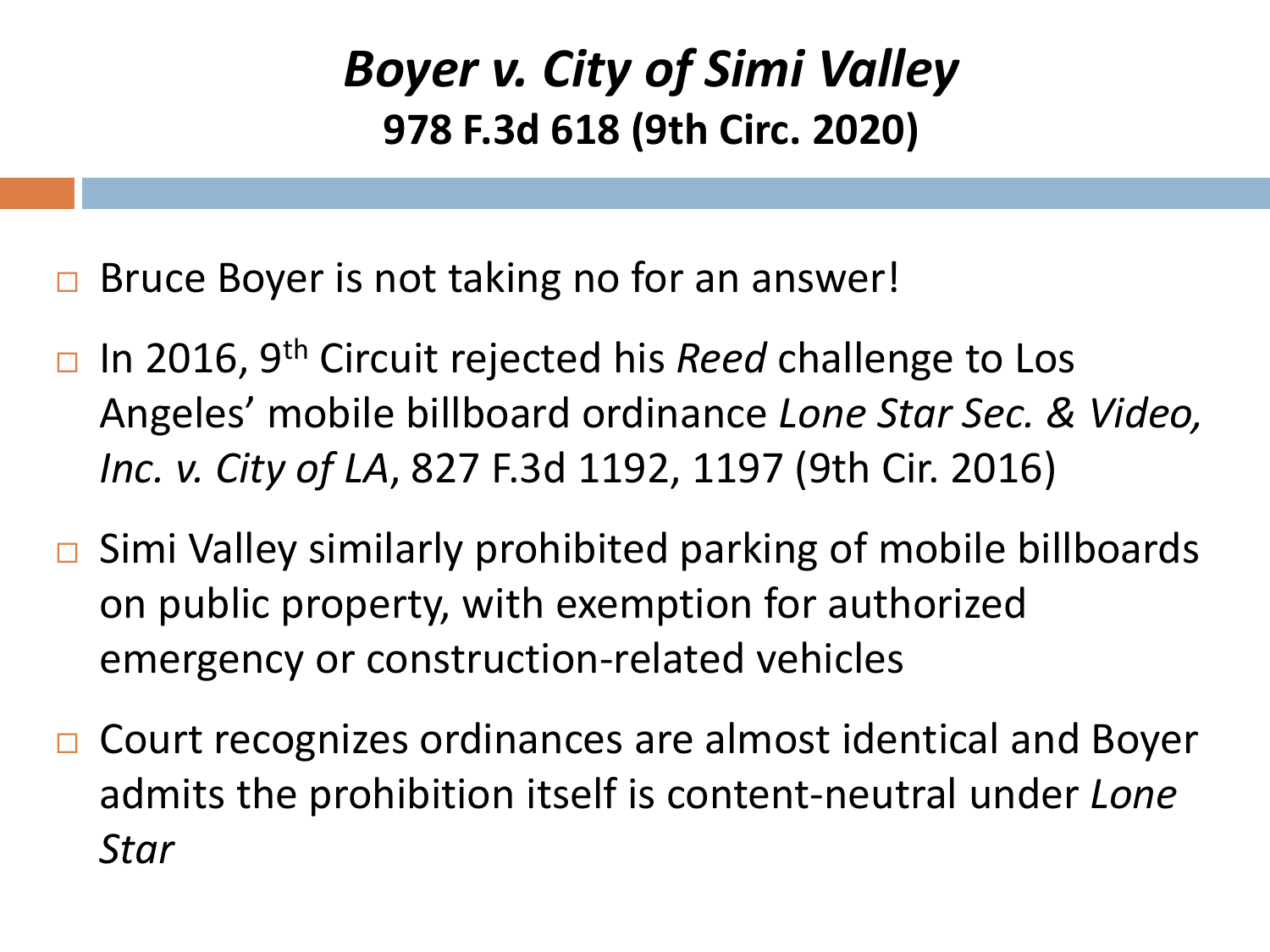#### *Boyer v. City of Simi Valley*

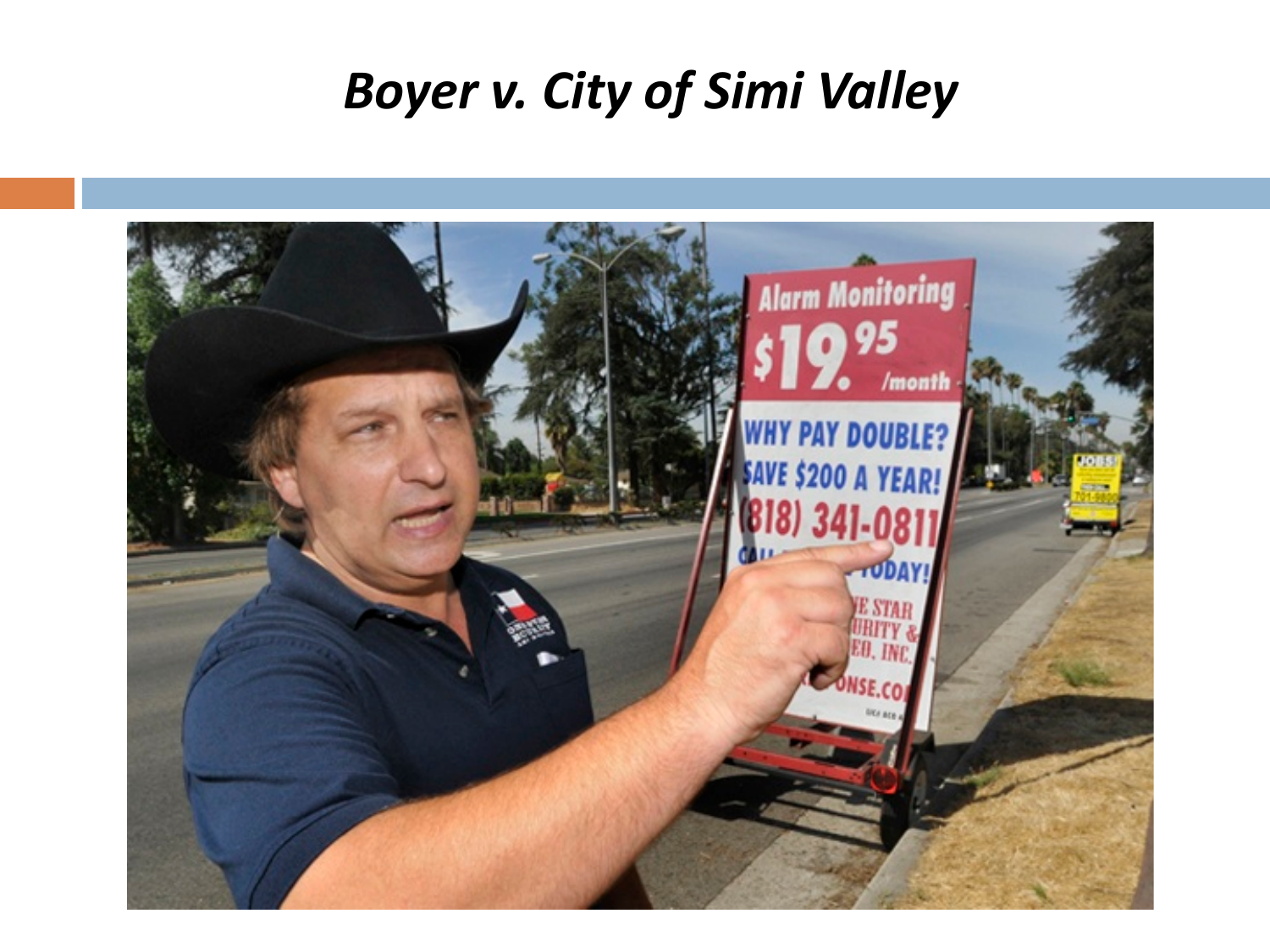### *Boyer v. City of Simi Valley*

- But Simi Valley added an Authorized Vehicle Exemption for certain types of vehicles, which Boyer claimed was contentbased and discriminatory
- Court agrees and strikes down Simi Valley ordinance  $\blacksquare$  If the ban was adopted to protect public health and safety, then what is justification for allowing some vehicles to advertise?
	- $\blacksquare$  Only makes sense if assumption is that those exemptions more likely to display messages that promote public health and safety
	- **□** Content-based decision that triggers strict scrutiny
	- Doesn't meet government speech exemption to *Reed* content not actually restricted to government speech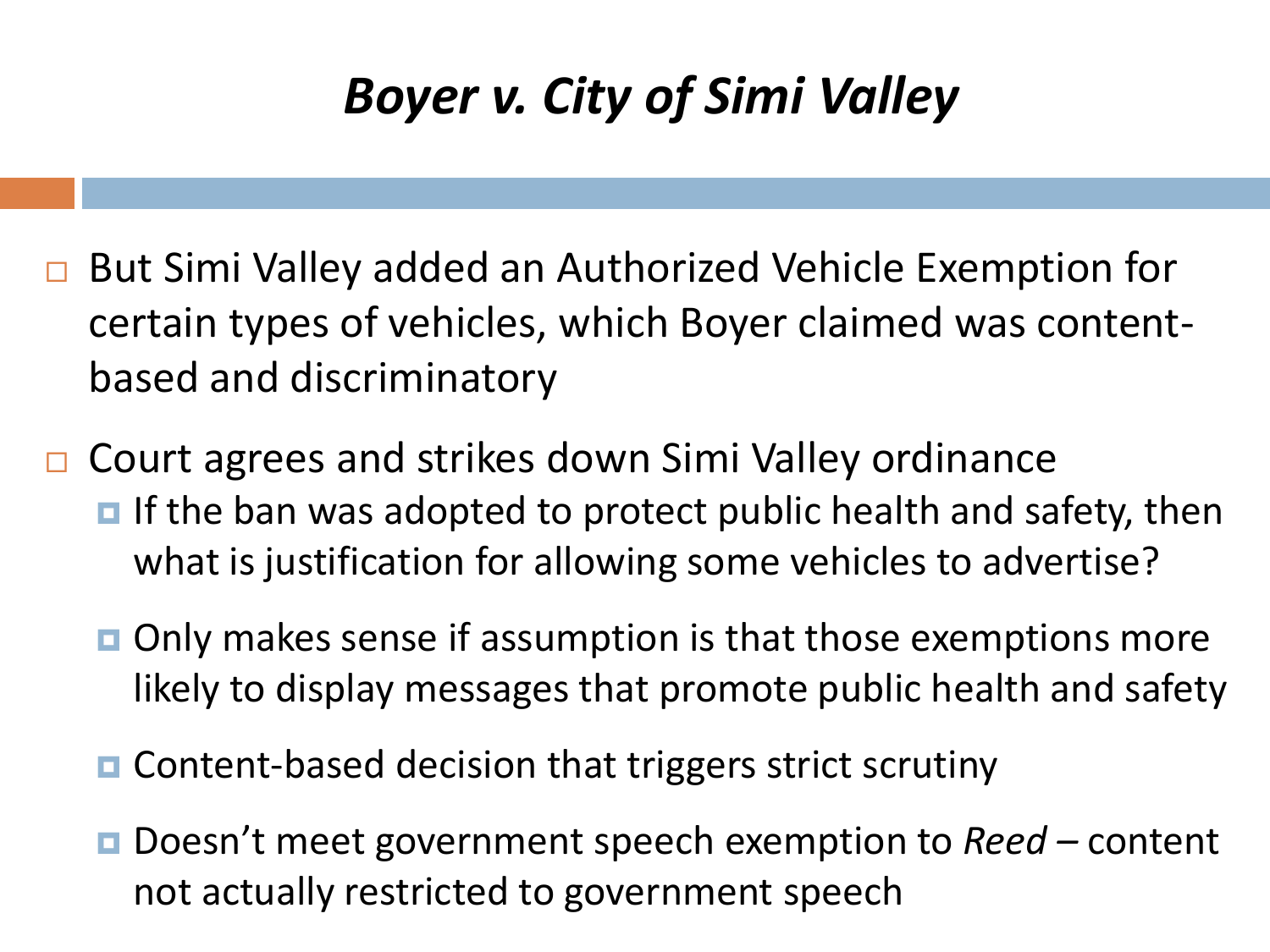# **Land Use Cases - SCOTUS September 2019 - 2020**

- *Cedar Point Nursery v. Hassid* (2021)
- *Mast v. Fillmore Co*. (2021)
- In the fall *Austin v Reagan Advertising* (2022)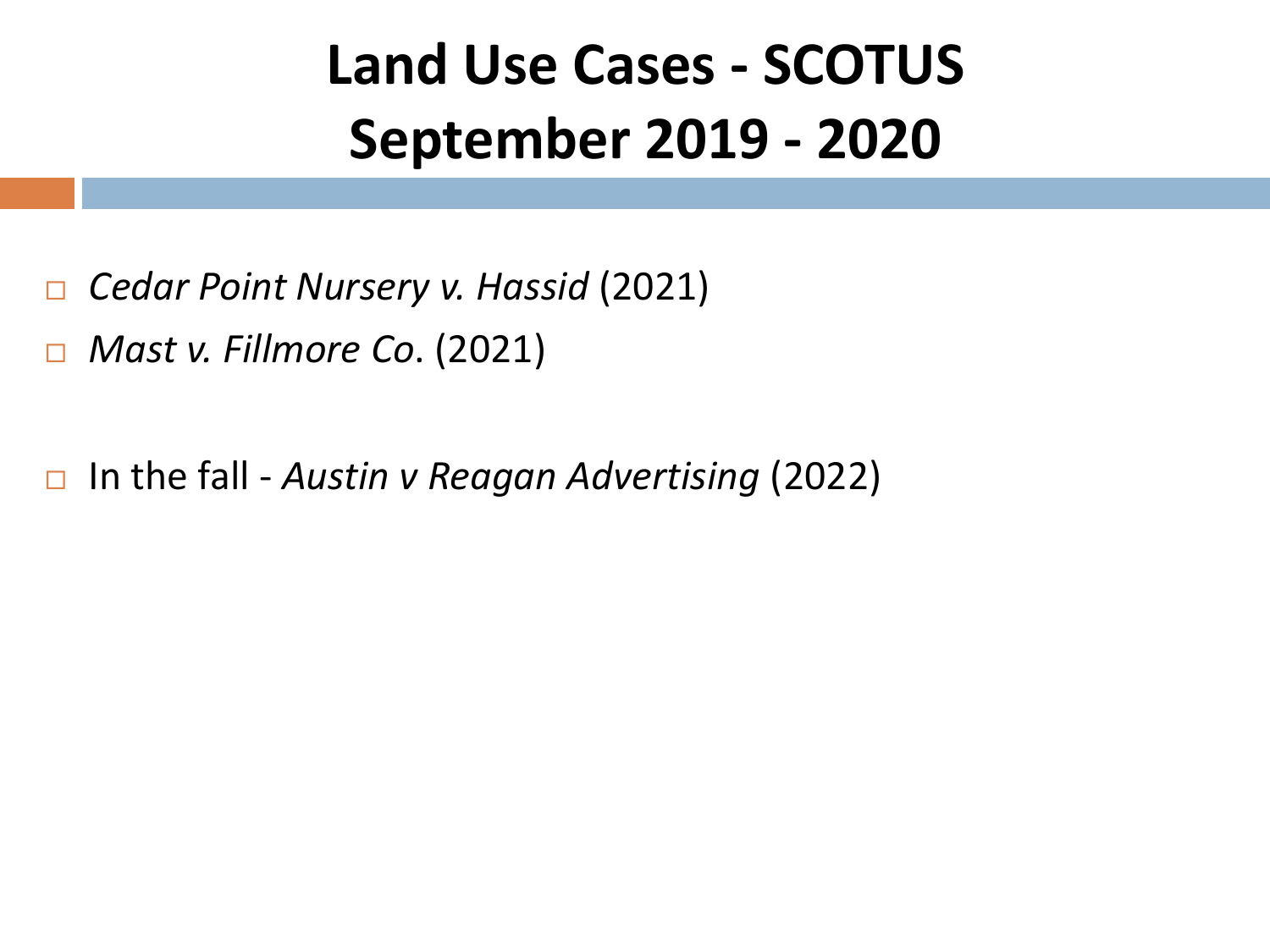#### *Cedar Point Nursery v. Hassid*  **141 S. Ct. 2063 (2021)**

- $\Box$  California laws require agriculture employers to allow union organizers access to their property for one hour before work, one hour at lunch, and one hour after work for up to 120 days per year.
- □ Agricultural employers claimed required access was physical per se taking in violation of 5th Amendment
- □ SCOTUS agrees *Penn Central* does not apply when government physically takes private property for itself or someone else.
- $\Box$  Temporal nature of invasion affects compensation due, not type of takings.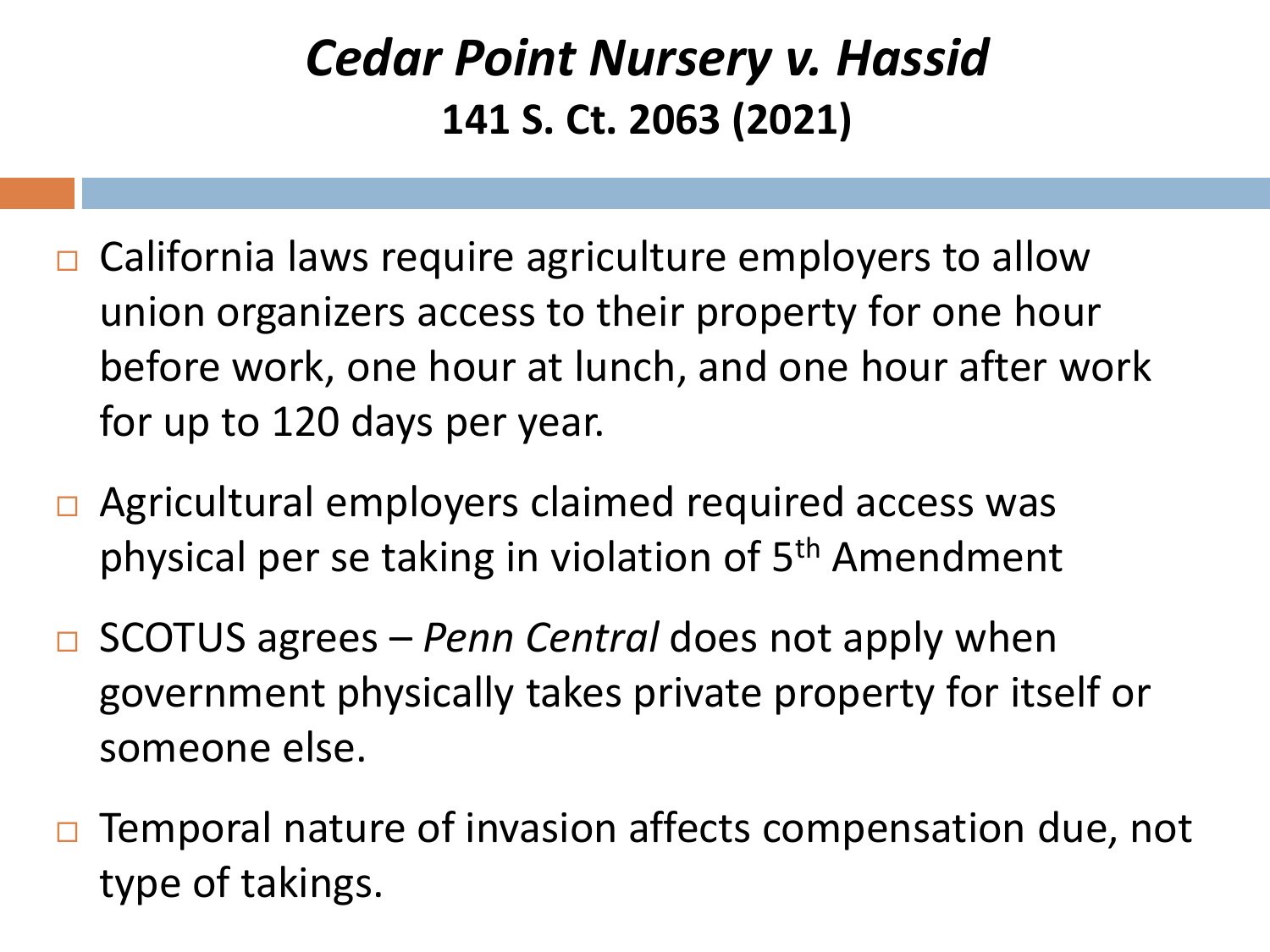#### *Cedar Point Nursery v. Hassid*

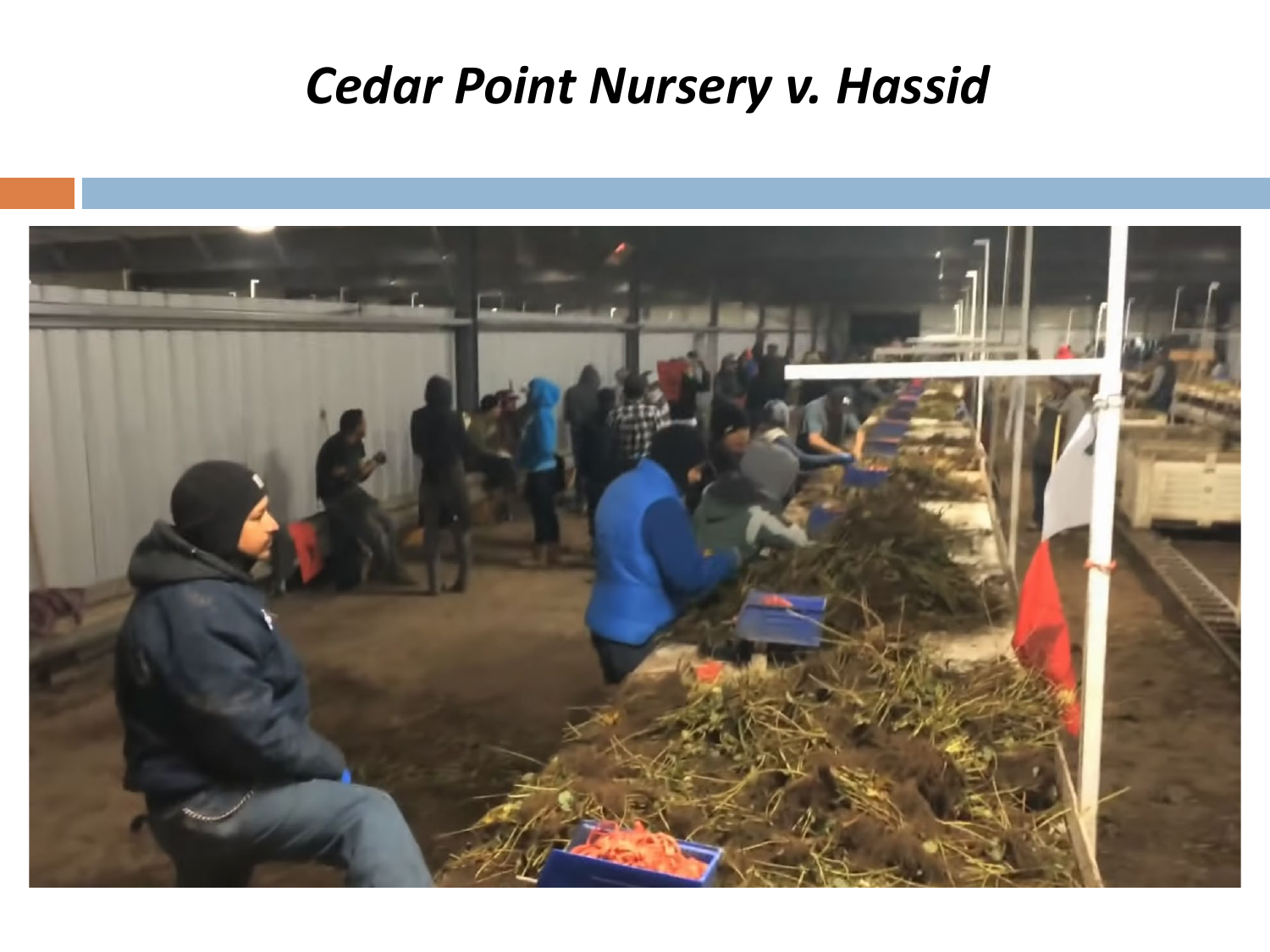#### *Mast v. Fillmore Co.*  **141 S. Ct. 2430 (2021)**

- $\Box$  Per curium opinion no analysis, vacates decision and remands to Minnesota court
- Gorsuch concurring opinion  $-$  State requiring Amish community to install modern septic system
- $\Box$  RLUIPA requires compliance with strict scrutiny standards:
	- *Government* must prove *with evidence* that rules are narrowly tailored to advance a compelling state interest with respect to the *specific* persons regulated
	- **D** Must show why other exemptions provided are different; must prove that other means cannot work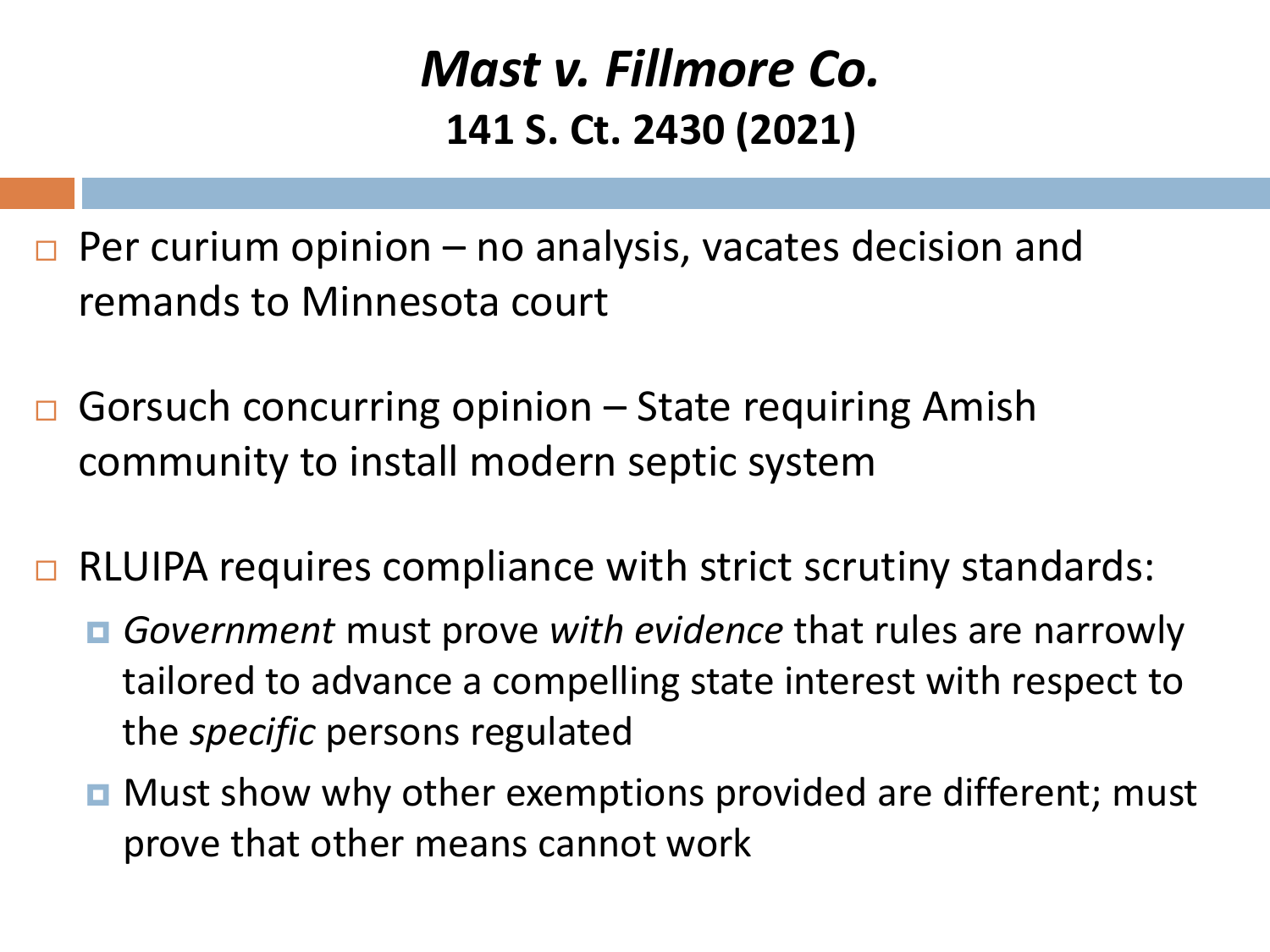#### *Mast v. Fillmore Co.*